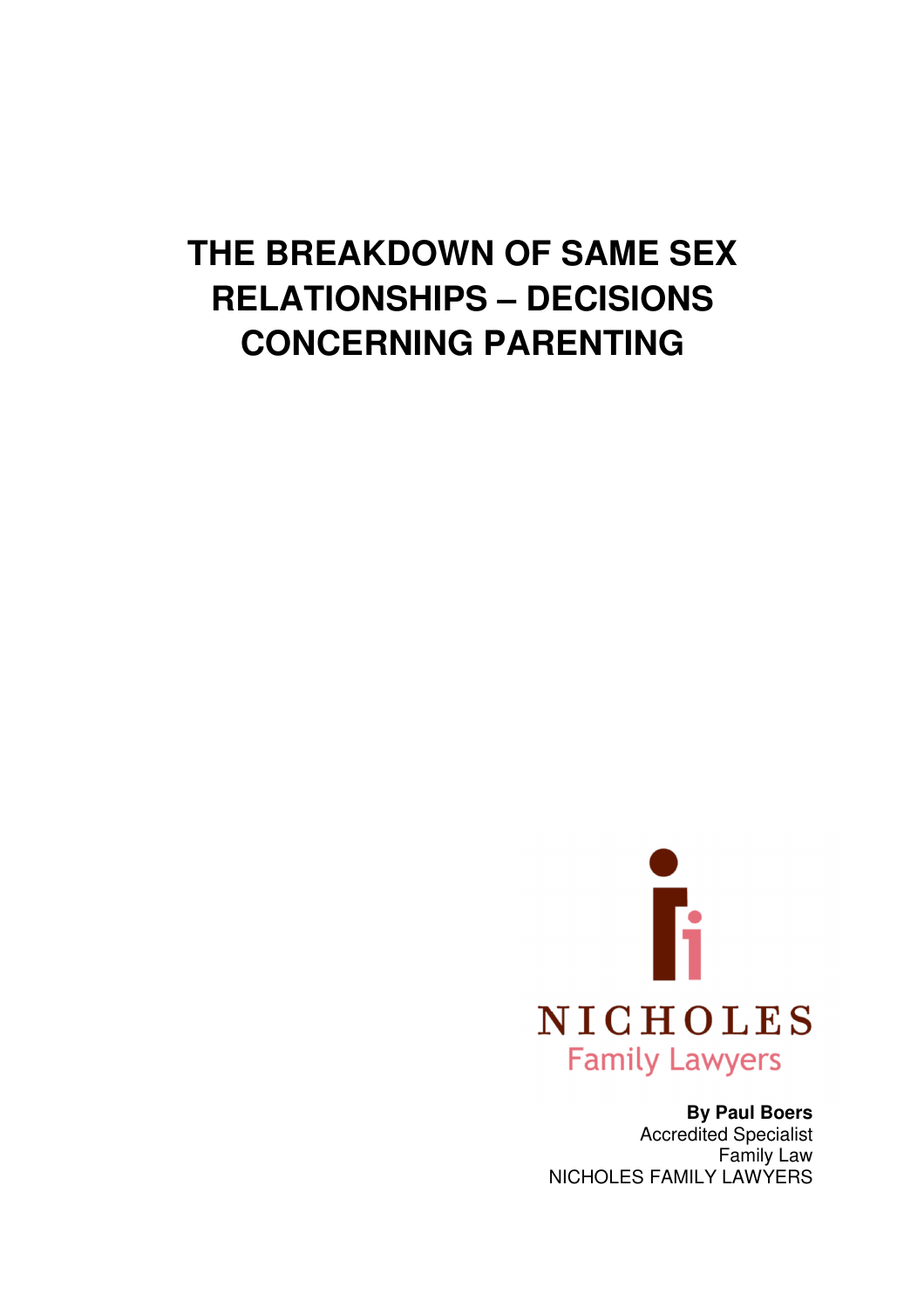# **INDEX**

# **PART PAGE NO.**

| Part 1 - Introduction                                       | 3  |
|-------------------------------------------------------------|----|
| Part 2 – Conception – Who are the Parents                   |    |
| A – Lesbian Couples                                         | 3  |
| B – Gay Male Couples                                        | 6  |
| $C - Co-Paraming Arrangements$                              | 14 |
| D - Adoption                                                |    |
| Part 3 – Separation – Standing to Bring an Application      |    |
| A – Lesbian Couples                                         | 17 |
| B – Gay Male Couples                                        | 19 |
| $C - Co-Paraming Arrangements$                              | 19 |
| Part 4 – Post Separation Parenting Decisions                |    |
| A – Sperm Donor Cases                                       | 21 |
| B – Decisions Involving Same Sex Couples Who Have Separated | 24 |
| $C - Co-Paraming Cases$                                     | 27 |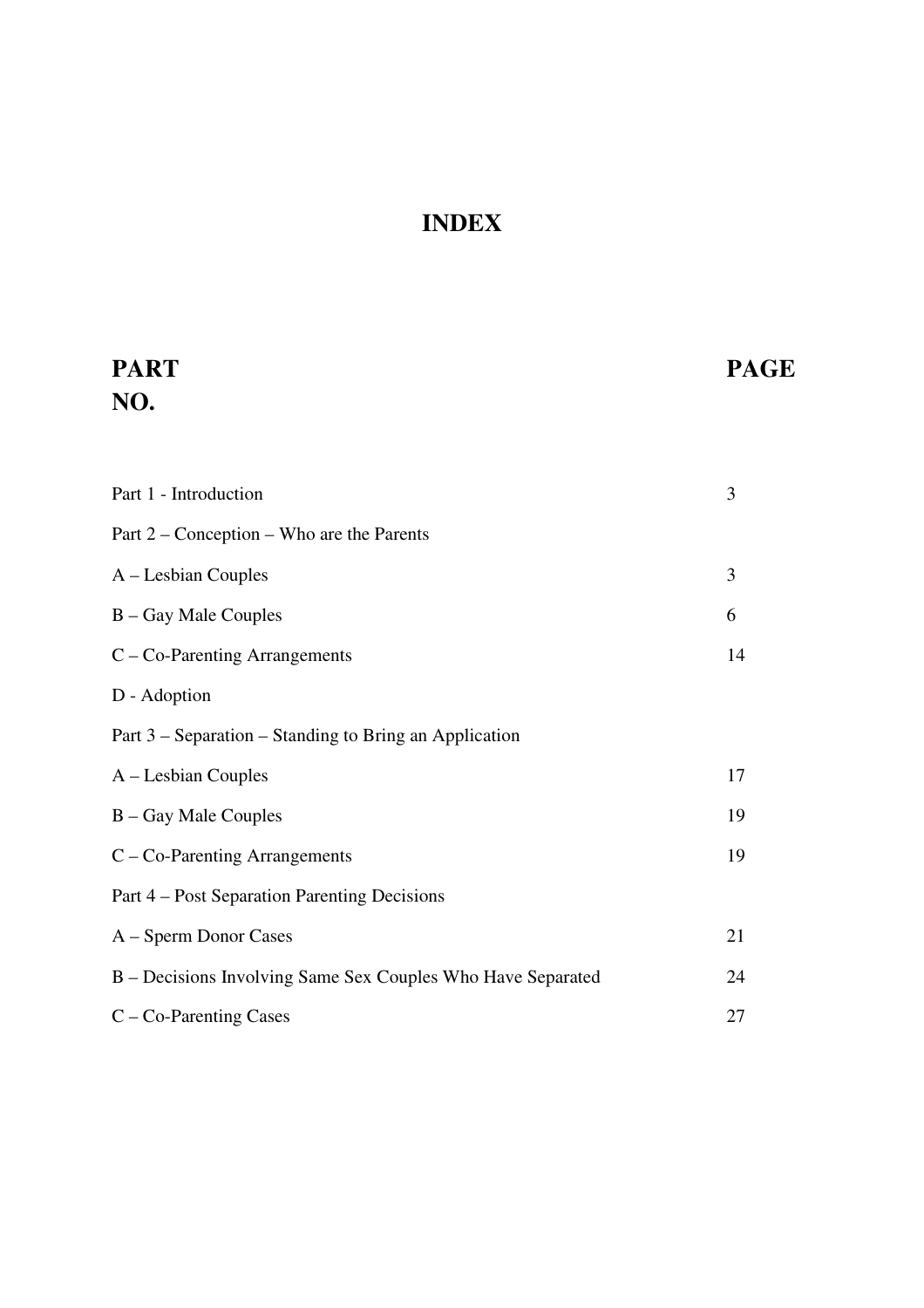# **PART 1 – INTRODUCTION**

The family that is lead by same sex couples exists in various configurations. Ultimately this paper will examine parenting cases where same sex couples with children have separated. Of necessity there will be an examination of various issues relevant to starting a case, such as who is entitled to bring a parenting application.

When examining parenting cases involving same sex couples, three broad categories of family forms emerge, namely:-

- 1. Lesbian couples having children through an artificial conception procedure;
- 2. Gay male couples having children through surrogacy arrangements; and
- 3. Co-parenting arrangements between either a lesbian couple and a single male, or a single woman, and a gay male couple, or alternatively a lesbian couple and a gay male couple.

# **PART TWO - CONCEPTION – WHO ARE THE PARENTS?**

Prior to contemplating any court proceedings involving a same sex couple seeking parenting orders, consideration needs to be given to who is deemed a parent in any particular case. The word "parent" is not given a definition in the *Family Law Act*. Instead the *Family Law Act* prescribes presumptions of parentage applicable in various situations.

# **A – Presumptions of parentage applying to lesbian couples**

For the purposes of this examination, it will be assumed that a lesbian couple seeking to start a family will access an artificial conception procedure, either through an IVF clinic, or a donor insemination procedure at home.

Where a child is conceived by way of an artificial conception procedure, s60H of the *Family Law Act* prescribes presumptions of parentage as follows:

# *Children born as a result of artificial conception procedures*

 *(1) If:* 

 *(a) a child is born to a woman as a result of the carrying out of an artificial conception procedure while the woman was married to, or a de facto partner of, another person (the other intended parent); and* 

 *(b) either:* 

 *(i) the woman and the other intended parent consented to the carrying out of the procedure, and any other person who provided genetic material used in the procedure consented to the use of the material in an artificial conception procedure; or* 

 *(ii) under a prescribed law of the Commonwealth or of a State or Territory, the child is a child of the woman and of the other intended parent;* 

*then, whether or not the child is biologically a child of the woman and of the other intended parent, for the purposes of this Act:* 

 *(c) the child is the child of the woman and of the other intended parent; and* 

 *(d) if a person other than the woman and the other intended parent provided genetic material--the child is not the child of that person.*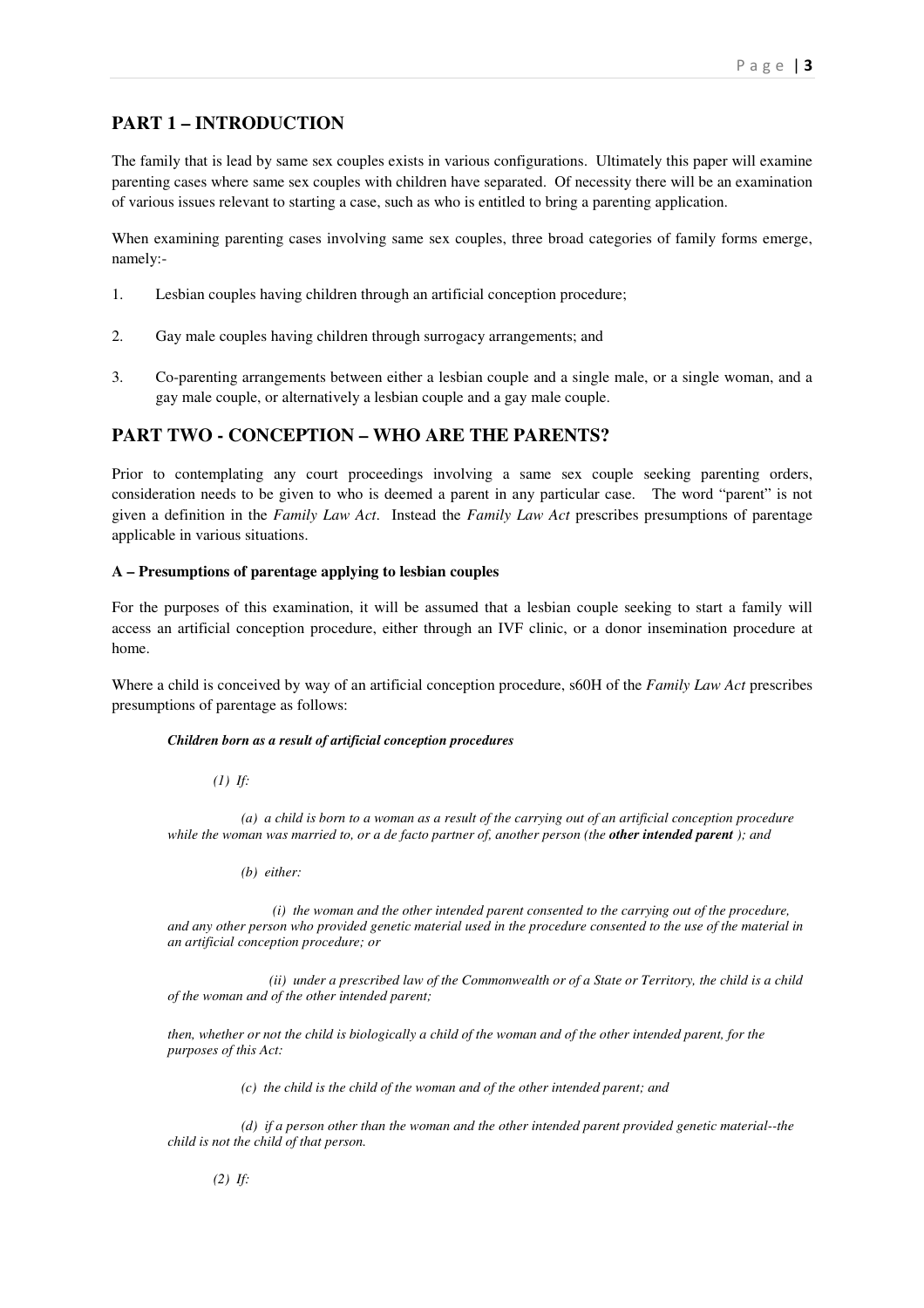*(a) a child is born to a woman as a result of the carrying out of an artificial conception procedure;* 

*and* 

*and* 

 *(b) under a prescribed law of the Commonwealth or of a State or Territory, the child is a child of the woman;* 

*then, whether or not the child is biologically a child of the woman, the child is her child for the purposes of this Act.* 

 *(3) If:* 

 *(a) a child is born to a woman as a result of the carrying out of an artificial conception procedure;* 

 *(b) under a prescribed law of the Commonwealth or of a State or Territory, the child is a child of a man;* 

*then, whether or not the child is biologically a child of the man, the child is his child for the purposes of this Act.* 

 *(5) For the purposes of subsection (1), a person is to be presumed to have consented to an artificial conception procedure being carried out unless it is proved, on the balance of probabilities, that the person did not consent.* 

Section 60HA of the *Family Law Act* makes provision for a child to be a child of a de facto partner of a person who conceives a child by way of an artificial conception procedure, caught by S.60H, as follows:-

#### *Children of de facto partners*

 *(1) For the purposes of this Act, a child is the child of a person who has, or had, a de facto partner if:* 

 *(a) the child is a child of the person and the person's de facto partner; or* 

 *(b) the child is adopted by the person and the person's de facto partner or by either of them with the consent of the other; or* 

 *(c) the child is, under subsection 60H(1) or section 60HB, a child of the person and the person's de facto partner.* 

*This subsection has effect subject to subsection (2).* 

 *(2) A child of current or former de facto partners ceases to be a child of those partners for the purposes of this Act if the child is adopted by a person who, before the adoption, is not a prescribed adopting parent.* 

 *(3) The following provisions apply in relation to a child of current or former de facto partners who is adopted by a prescribed adopting parent:* 

 *(a) if a court granted leave under section 60G for the adoption proceedings to be commenced--the child ceases to be a child of those partners for the purposes of this Act;* 

 *(b) in any other case--the child continues to be a child of those partners for the purposes of this Act.*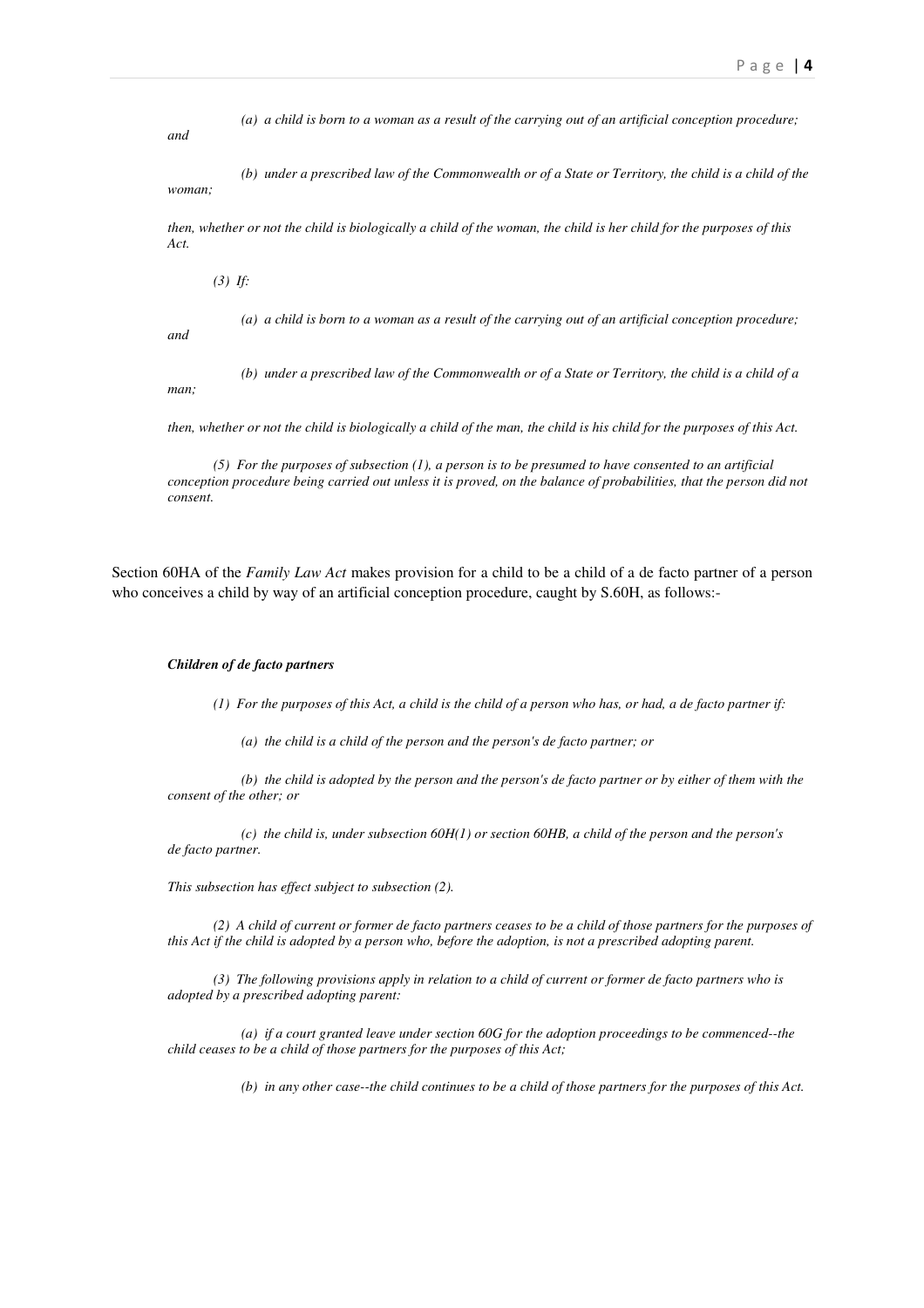Upon application of Section 60H(1), a woman who gives birth to a child conceived by an artificial conception procedure will be presumed a parent of the child. By virtue of  $\rm s60H(1)(c)$  and  $\rm s60H$ A, the de facto partner of the birth mother is also presumed parent of the child. Section 60EA of the *Family Law Act* provides for a definition of the de facto partner as follows:-

# *Definition of de facto partner*

 *For the purposes of this Subdivision, a person is the de facto partner of another person if:* 

 *(a) a relationship between the person and the other person (whether of the same sex or a different sex) is registered under a law of a State or Territory prescribed for the purposes of section 22B of the Acts Interpretation Act 1901 as a kind of relationship prescribed for the purposes of that section; or* 

 *(b) the person is in a de facto relationship with the other person.* 

It is clear that by operation of s60H(1), s60HA and s60EA of the *Family Law Act* the de facto partner of the birth mother who conceives a child through artificial conception procedure includes a same sex partner.

Section  $60H(1)(b)(i)$  makes provision for a condition before the de facto partner of the birth mother is presumed a parent, and that is, that the other intended parent consented to the carrying out of the procedure.

In the first instance decision in the case of *Keaton & Aldridge<sup>1</sup>* in the Federal Magistrates Court. Federal Magistrate Pascoe held $2$  as follows:-

# *Time of de facto relationship*

*29. Counsel for the parties disagreed as to the relevant time a person must be in a de facto relationship with the birth mother to be ascribed parental status pursuant to s.60H(1). The respondent argued that the section requires the de facto relationship to be in existence at the time of the artificial conception procedure. The applicant argued that the language of the section is ambiguous as to whether the existence of the de facto relationship must be at the time of birth or at the time of the artificial conception procedure and stated:* 

Absent the commas, is it the born while the woman was a de facto partner, or a *procedure while the woman was a de facto partner? I think it's open to either interpretation. We would say, of course, it doesn't matter because both apply. But I don't think it would be correct to say to your Honour that the only interpretation that is available is that the relevant time is the time of the conception.* 

30. *I cannot agree with this interpretation. On a plain reading of the words in s.60H(1)(a) it is quite clear that the phrase "while the woman was married to, or a de facto partner of, another person" and in particular the term 'while' qualifies the phrase immediately before it which is "the carrying out of an artificial conception procedure". Therefore it is quite plain on the face of the statute that the relevant time 'the woman' must be a 'de facto partner' of another person is at the time the artificial insemination procedure is carried out. There is no comma which separates the clause and on a literal reading of the section I am not willing to impute any different meaning*.

Accordingly, for the presumption of parentage under s.60H(1) to apply to the de facto partner of the birth mother of a lesbian couple, then the parties would need to be in a de facto relationship at the time of conception, and the de facto partner will need to have consented to the procedure.

Whether or not there was a de facto relationship at the time of conception may be an issue. Section 4AA of the *Family Law Act* provides a definition of the de facto relationships as follows:-

# *De facto relationships*

l

<sup>1</sup> [2009] FMCAfam 92

 $2$  At paragraphs 29 and 30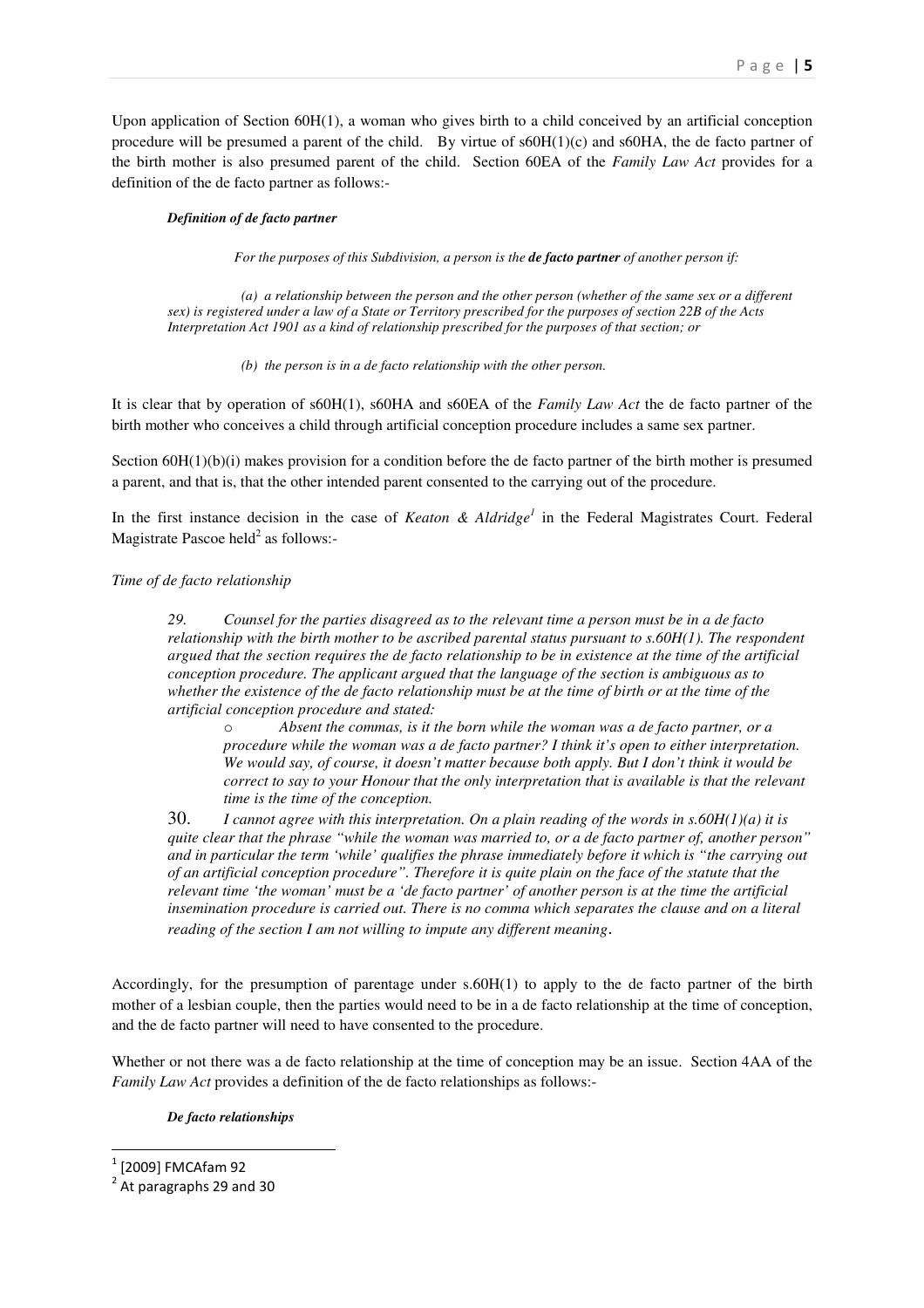#### *Meaning of de facto relationship*

- *(1) A person is in a de facto relationship with another person if:* 
	- *(a) the persons are not legally married to each other; and*
	- *(b) the persons are not related by family (see subsection (6)); and*

 *(c) having regard to all the circumstances of their relationship, they have a relationship as a couple living together on a genuine domestic basis.* 

*Paragraph (c) has effect subject to subsection (5).* 

*Working out if persons have a relationship as a couple* 

- *(2) Those circumstances may include any or all of the following:* 
	- *(a) the duration of the relationship;*
	- *(b) the nature and extent of their common residence;*
	- *(c) whether a sexual relationship exists;*

 *(d) the degree of financial dependence or interdependence, and any arrangements for financial support, between them;* 

- *(e) the ownership, use and acquisition of their property;*
- *(f) the degree of mutual commitment to a shared life;*

 *(g) whether the relationship is or was registered under a prescribed law of a State or Territory as a prescribed kind of relationship;* 

- *(h) the care and support of children;*
- *(i) the reputation and public aspects of the relationship.*

 *(3) No particular finding in relation to any circumstance is to be regarded as necessary in deciding whether the persons have a de facto relationship.* 

 *(4) A court determining whether a de facto relationship exists is entitled to have regard to such matters, and to attach such weight to any matter, as may seem appropriate to the court in the circumstances of the case.* 

 *(5) For the purposes of this Act:* 

 *(a) a de facto relationship can exist between 2 persons of different sexes and between 2 persons of the same sex; and* 

 *(b) a de facto relationship can exist even if one of the persons is legally married to someone else or in another de facto relationship.* 

The issue of whether or not there was a de facto relationship featured in the first instance decision in *Keaton & Aldridge*.

#### **B – Gay male couples – surrogacy arrangements**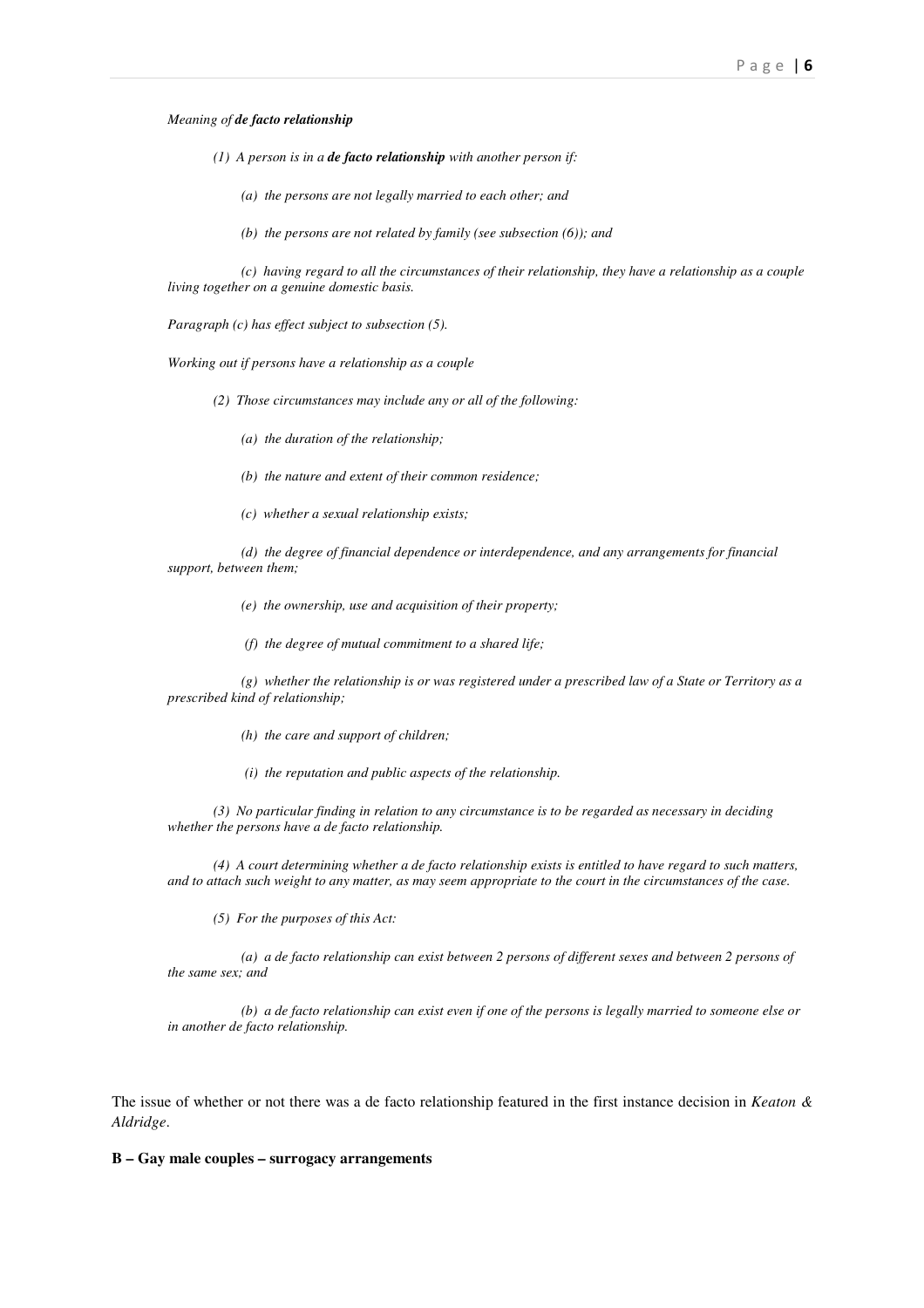Surrogacy is an arrangement where a couple ("the intending parents") approach a woman to conceive a child on their behalf, and then later surrender the child to their care after birth.

There is somewhat of an inconsistency in relation to laws dealing with surrogacy arrangements as between the states and territories. Currently commercial surrogacy is prohibited in every state and territory in Australia. Commercial surrogacy is an arrangement where the intending parents enter into commercial agreement with the surrogate mother to provide her consideration for her services. However, altruistic surrogacy is not illegal, and this is an arrangement where no money exchanges hands between the parties.

A surrogacy arrangement, usually involving treatment through an IVF clinic, will usually involve one of the intending parents providing a sperm donation, and an egg being donated from a third person, other than the surrogate mother. Given an artificial conception procedure takes place, the presumptions of parentage in s60H of the *Family Law Act* apply.

Commonly, in a surrogacy arrangement the sperm donor will be named on the birth certificate. Section 69R of the *Family Law Act* prescribes a presumption of parentage arising out of birth registration as follows:-

# *Presumption of parentage arising from registration of birth*

 *If a person's name is entered as a parent of a child in a register of births or parentage information kept under a law of the Commonwealth or of a State, Territory or prescribed overseas jurisdiction, the person is presumed to be a parent of the child.* 

However, s.60H of the *Family Law Act* will presume the surrogate mother as a parent of the child together with her partner, whether married or de facto.

A presumption of parentage in surrogacy arrangements arises by virtue of s.60HB as follows: -

# *Children born under surrogacy arrangements*

- *(1) If a court has made an order under a prescribed law of a State or Territory to the effect that:* 
	- *(a) a child is the child of one or more persons; or*
	- *(b) each of one or more persons is a parent of a child;*

*then, for the purposes of this Act, the child is the child of each of those persons.* 

In order for the presumption of parentage under s.60HB to apply, a Court order under a prescribed law of a state or territory needs to be made. Under Regulation 12CAA of the *Family Law Regulations*, the following are prescribed laws for the purposes of s.60HB:-

# *Children born under surrogacy arrangements -- prescribed law*

 *For subsection 60HB (1) of the Act, the following laws are prescribed:* 

- *(a) section 21 of the Surrogacy Act 2008 (WA);*
- *(b) section 26 of the Parentage Act 2004 (ACT);*
- *(c) section 22 of the Status of Children Act 1974 (Vic).*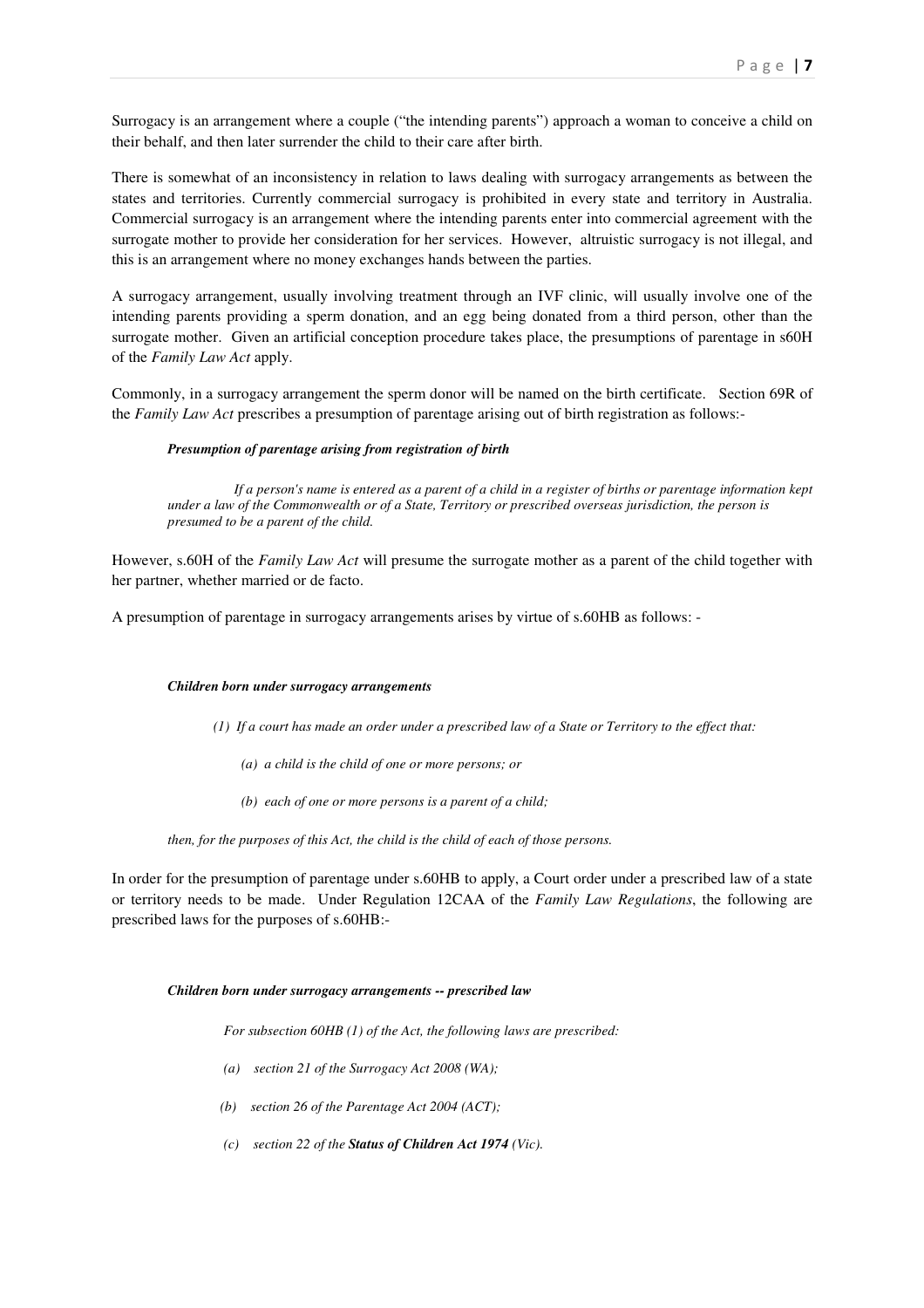The prescribed laws dealing with surrogacy in Western Australia, the ACT, and Victoria provide a mechanism whereby a Court order can be obtained in the Supreme Court in each place, which takes the status of legal parent from the surrogate mother and her married or de facto partner and confers it upon the intending parents. No such mechanism is currently available in New South Wales.

As is commonly the case in surrogacy arrangements which occur both within Australia and overseas, the sperm donor is named on the birth certificate as the father. This then gives rise to a presumption of parentage on his part. However, the surrogate mother's married or de facto partner also has a presumption of parentage in his favour, in conflict with that of the sperm donor. S.69U *Family Law Act* deals with conflicts between presumptions of parentage as follows: -

#### *Rebuttal of presumptions etc.*

- *(1) A presumption arising under this Subdivision is rebuttable by proof on a balance of probabilities.*
- *(2) Where:* 
	- *(a) 2 or more presumptions arising under this Subdivision are relevant in any proceedings; and*

 *(b) those presumptions, or some of those presumptions, conflict with each other and are not rebutted in the proceedings;* 

*the presumption that appears to the court to be the more or most likely to be correct prevails.* 

 *(3) This section does not apply to a presumption arising under subsection 69S(1).* 

In New South Wales the *Status of Children Act* also provides presumptions of parentage arising out of artificial conception procedures. In s.14 of that Act provides as follows:-

#### *14 Presumptions of parentage arising out of use of fertilisation procedures*

- *(1) When a married woman has undergone a fertilisation procedure as a result of which she becomes pregnant:*
- *(a) her husband is presumed to be the father of any child born as a result of the pregnancy even if he did not provide any or all of the sperm used in the procedure, but only if he consented to the procedure, and*
- *(b) the woman is presumed to be the mother of any child born as a result of the pregnancy even if she did not provide the ovum used in the procedure.*
- *(1A) When a woman who is the de facto partner of another woman has undergone a fertilisation procedure as a result of which she becomes pregnant:*
- *(a) the other woman is presumed to be a parent of any child born as a result of the pregnancy, but only if the other woman consented to the procedure, and*
- *(b) the woman who has become pregnant is presumed to be the mother of any child born as a result of the pregnancy even if she did not provide the ovum used in the procedure.*

*Note. "De facto partner" is defined in section 21C of the Interpretation Act 1987.* 

*(2) If a woman (whether married or unmarried) becomes pregnant by means of a fertilisation procedure using any sperm obtained from a man who is not her husband, that man is presumed not to be the father of any child born as a result of the pregnancy.*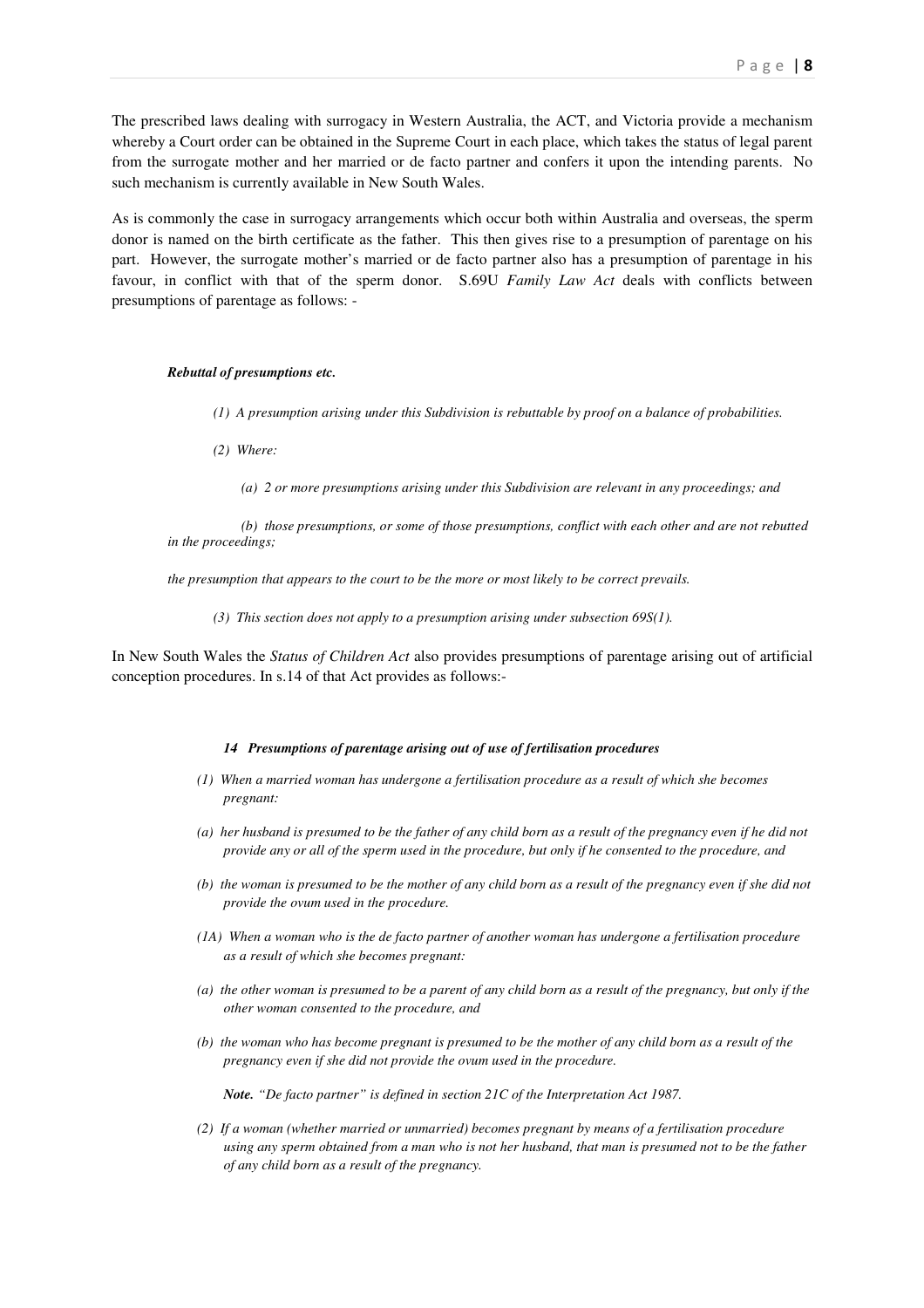- *(3) If a woman (whether married or unmarried) becomes pregnant by means of a fertilisation procedure using an ovum obtained from another woman, that other woman is presumed not to be the mother of any child born as a result of the pregnancy. This subsection does not affect the presumption arising under subsection (1A) (a).*
- *(4) Any presumption arising under subsections (1)–(3) is irrebuttable.*
- *(5) In any proceedings in which the operation of subsection (1) is relevant, a husband's consent to the carrying out of the fertilisation procedure is presumed.*
- *(5A) In any proceedings in which the operation of subsection (1A) is relevant, the consent of a woman to the carrying out of a fertilisation procedure that results in the pregnancy of her de facto partner is presumed.*
- *(6) In this section:*
- *(a) a reference to a married woman includes a reference to a woman who is the de facto partner of a man, and*
- *(b) a reference (however expressed) to the husband or wife of a person:*
- *(i) is, in a case where the person is the de facto partner of a person of the opposite sex, a reference to that other person, and*
- *(ii) does not, in that case, include a reference to the spouse (if any) to whom the person is actually married.*

Section 11 of the *Status of Children Act* prescribes a presumption of parentage arising out of birth registration as follows:-

#### *Presumptions of parentage arising from registration of birth*

- *(1) A person is presumed to be a child's parent if the person's name is entered as the child's parent in the Births, Deaths and Marriages Register or a register of births or parentage information kept under a law of the Commonwealth, another State or a Territory or a prescribed overseas jurisdiction.*
- *(2) Nothing in this section affects the operation of Chapter 5 (Recognition of adoptions) of the Adoption Act 2000.*

Significantly s.17 of the *Status of Children Act* makes provision for situations where there are conflicts between presumptions of parentage as follows:-

#### *Conflicts involving irrebuttable parentage presumptions*

- *(1) If two or more irrebuttable presumptions arising under this Division conflict with each other, the presumption that appears to the court to be more or most likely to be correct prevails.*
- *(2) If an irrebuttable presumption arising under this Division conflicts with a rebuttable presumption arising under this Division that is not rebutted in any proceedings, the irrebuttable presumption prevails over the rebuttable presumption.*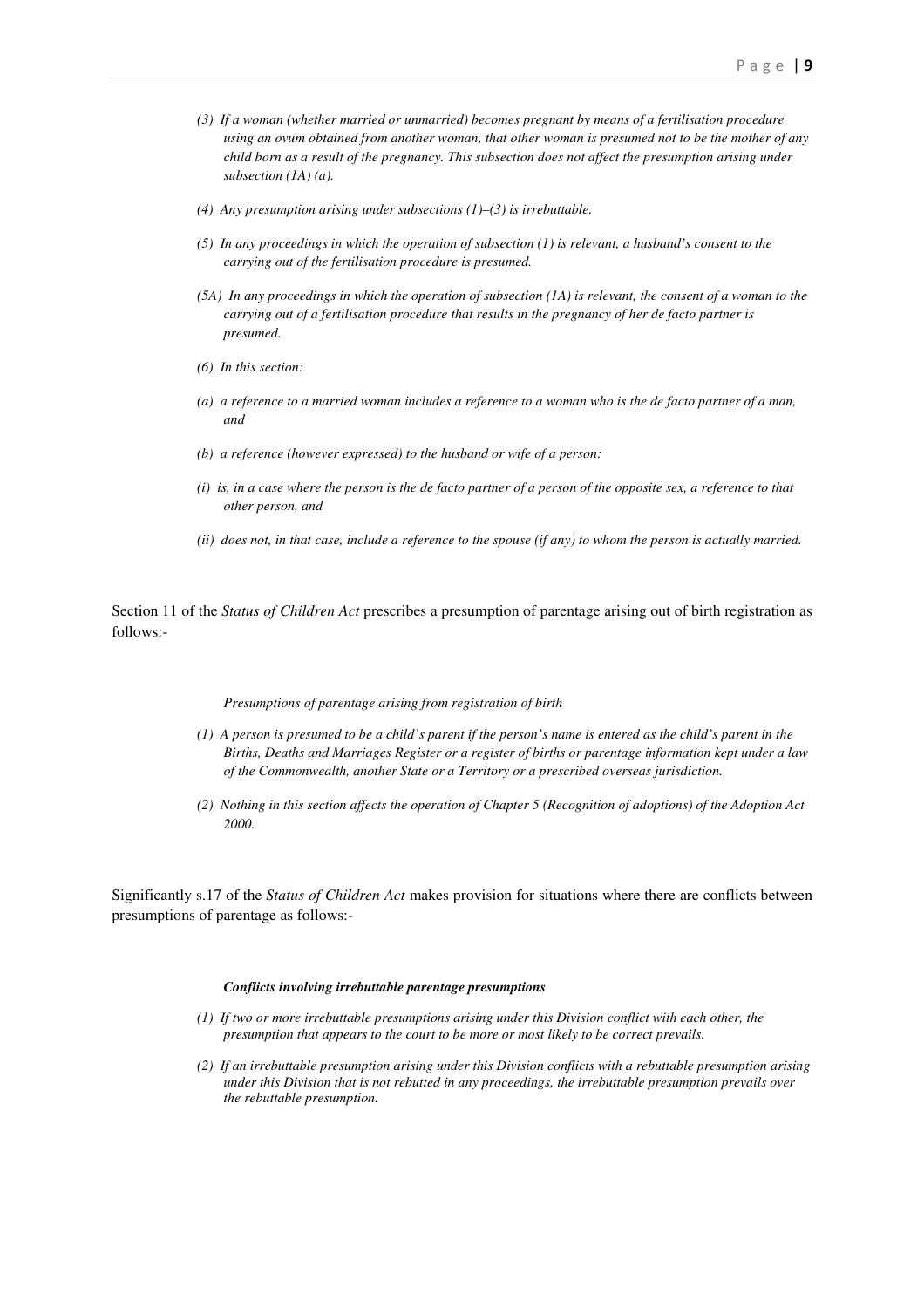The case of *re Michael: Surrogacy arrangements<sup>3</sup>* examined who is a parent in surrogacy arrangements. In this case, Paul and Sharon wished to have a child, but Sharon could not conceive. Sharon's mother Lauren, who was in a de facto relationship with Clive, agreed to act as a surrogate mother and surrender the child to Sharon and Paul upon birth. Paul provided a sperm donation and an egg was harvested from Sharon. After the birth of the child, Paul and Lauren were recorded on the birth certificate as the parents. When examining the presumptions of parentage applicable in this case, Justice Watts held as follows:-

*32. The words "other intended parent" draws its own internal definition from the words of s 60H(1)(a) FLA. The phrase is used as an abbreviated expression to refer to, inter alia, the de facto partner of a woman who gives birth to a child as a result of the carrying out of an artificial conception procedure.* 

*33. The definition in s 4 FLA of artificial conception procedure includes the implantation of an embryo in the body of a woman and does not exclude that implantation happening in the context of a surrogacy arrangement.* 

*34. It is my view that it was the legislative intention of s 60HB FLA to grant the status of parents to the providers of genetic material in a surrogacy arrangement if that was consistent with an order made in accordance with the provisions of a prescribed State law. In circumstances where State law did not allow an order to be made recognising the providers of genetic material as parents, it was Parliament's intention that they not be recognised as parents. Consequently the provisions of s 60H(1)(d) FLA then apply and a child is not to be considered a child of those who have provided genetic material.* 

*35. I therefore conclude that it is irrelevant that neither Lauren nor Clive intended that they became Michael's parents.* 

*36. Section 60H(1)(c) FLA says that Michael is the child of Lauren and Clive. Section 60H(1)(d) FLA says that Michael is not the child of either Paul or Sharon, who both provided the genetic material. Consequently I find, at law, that Sharon is Michael's maternal step-sister and Paul is his maternal step-brother-in-law.* 

*37. Turning to the second limb of s 60H(1)(b) FLA, there is a prescribed law of the State. It is the Status of Children Act 1996 (New South Wales) ("SCA") (see Regulation 12C; Schedule 6 Family Law Regulations).* 

*38. Section 11 SCA contains a rebuttable presumption that a child's parent is a person whose name is entered on the register of births (the presumption is in the same terms as s 69R FLA). In this case, both Paul and Lauren are named on the register.* 

*39. Section 14 SCA is in the following terms:* 

# *14. Presumptions of parentage arising out of use of fertilisation procedures*

*(1) When a married woman has undergone a fertilisation procedure as a result of which she becomes pregnant:* 

*(a) her husband is presumed to be the father of any child born as a result of the pregnancy even if he did not provide any or all of the sperm used in the procedure, but only if he consented to the procedure, and* 

*(b) the woman is presumed to be the mother of any child born as a result of the pregnancy even if she did not provide the ovum used in the procedure.* 

*.....* 

*(2) If a woman (whether married or unmarried) becomes pregnant by means of a fertilisation procedure using any sperm obtained from a man who is not her husband, that man is presumed not to be the father of any child born as a result of the pregnancy.* 

*(3) If a woman (whether married or unmarried) becomes pregnant by means of a fertilisation procedure using an ovum obtained from another woman, that other woman is presumed not to be the mother of any* 

<sup>&</sup>lt;sup>3</sup> [2009] FamCA 691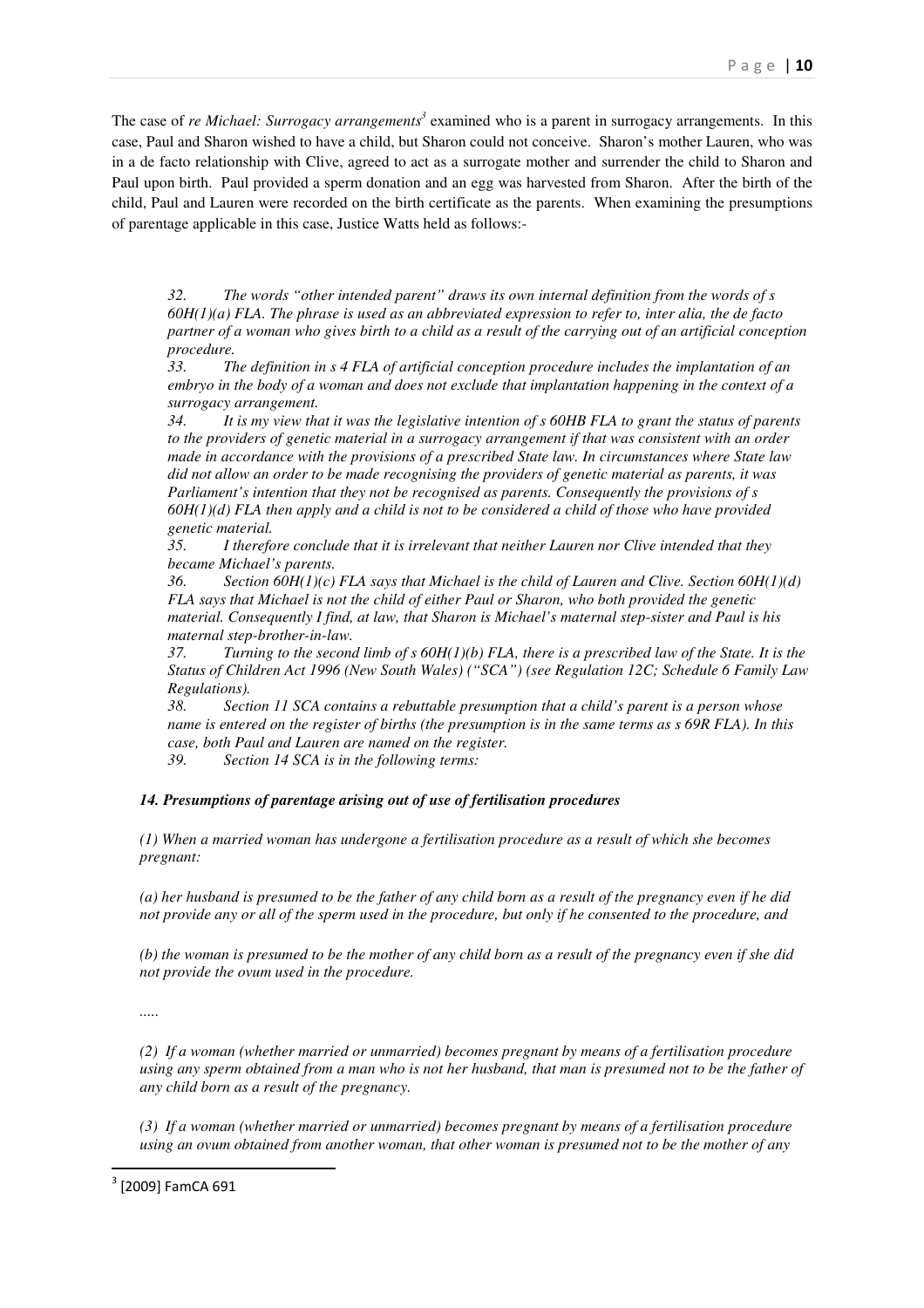*child born as a result of the pregnancy. This subsection does not affect the presumption arising under subsection (1A) (a).* 

*(4) Any presumption arising under subsections (1)–(3) is irrebuttable.* 

*(5) In any proceedings in which the operation of subsection (1) is relevant, a husband's consent to the carrying out of the fertilisation procedure is presumed.* 

*....* 

*(6) In this section:* 

*(a) a reference to a married woman includes a reference to a woman who is in a de facto relationship with a man* 

*.....* 

*40. Section 17(2) SCA is as follows:* 

#### *17 Conflicts involving irrebuttable parentage presumptions*

*.....* 

*(2) If an irrebuttable presumption arising under this Division conflicts with a rebuttable presumption arising under this Division that is not rebutted in any proceedings, the irrebuttable presumption prevails over the rebuttable presumption.* 

*41. Applying s 60H(1)(b) FLA (which incorporates the SCA) to the facts of this case, Lauren is a woman living in a de facto relationship who has undergone a fertilisation procedure as a result of which she has become pregnant. Clive consented to the procedure, even though he did not provide any or all of the sperm used in the procedure. Clive is presumed to be the father of Michael born as a result of the pregnancy. Lauren is presumed to be the mother of Michael born as a result of the pregnancy, even though she did not provide the ovum used in the procedure.* 

*42. Consequently, the provisions of s 60H(1)(b)(ii) FLA are satisfied in this case in that under the SCA, Michael is a child of Lauren and Clive.* 

*43. Accordingly, under the second limb of s 60H(1)(b) FLA, s 60H(1)(c) FLA says that Michael is the child of Lauren and Clive and s 60H(1)(d) FLA says that Michael is not the child of Paul and Sharon who both provided the genetic material.* 

*44. Both limbs of s 60H(1)(b) FLA led to the same conclusions.* 

*45. For completeness, I comment in passing that this result mirrors the situation that exists under the New South Wales Legislation as Paul is presumed not the father (s 14(2) SCA) and Sharon is presumed not to be the mother (s 14(3) SCA). The presumption arising from the registration of Paul's name on the birth certificate is rebutted because the contest between the rebuttable presumptions in s 11 and s 14 SCA is resolved in favour of the irrebuttable presumptions in s 14 (see s 14(4) and s 17(2) SCA).* 

*46. Given that Paul is registered on Michael's birth certificate, the next matter to address, is the status and effect of s 69R FLA which creates a rebuttable presumption of parentage arising from the registration of birth.* 

*47. Section 69R FLA is in the following terms:-* 

*"If a person's name is entered as a parent of a child in a register of births or parentage information kept under a law of the Commonwealth or of a State, Territory or prescribed overseas jurisdiction, the person is presumed to be a parent of the child."* 

*48. Section 69U(1) FLA provides that this presumption is rebuttable. Section 69U(1) FLA is in the following terms:-*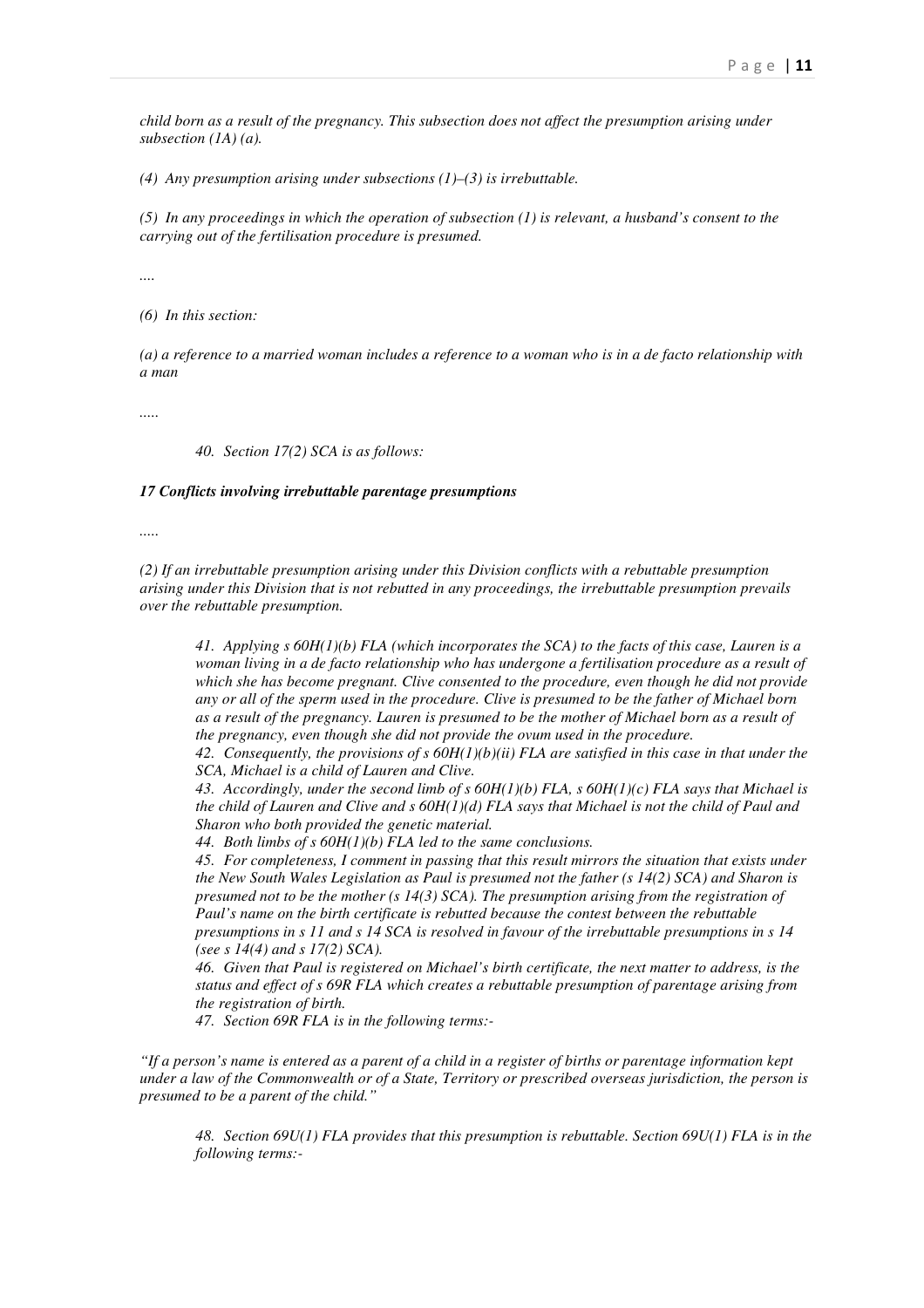*"A presumption arising under this Subdivision is rebuttable by proof on the balance of probabilities."*

*49. In this case, s 69R FLA cannot be rebutted by proof. Paul would be able to pass a parentage testing procedure.* 

*50. The question to consider is, does s 69U(1) FLA, provide an exhaustive description of the way the s 69R FLA presumption can be rebutted?* 

*51. I conclude that the presumption arising from s 69R FLA may not only be rebutted by proof but also rebutted by the operation of another provision of the FLA for the following reasons:* 

o *51.1. The words "if, and only if" are not used in s 69U(1) FLA (as they are for example in s 90G(1) FLA; s 90UJ(1) FLA).* 

51.2. Persons providing genetic material in a surrogacy arrangement could register *as parents without any State order being made. If s 69R FLA then allowed them to be parents for the purposes of the FLA, the parliamentary intention behind s 60HB FLA would be circumvented.* 

o *51.3. Section 60H(1)(c) FLA and the use of the phrase "the other intended parent" in s 60H FLA seems to imply that there can only be two parents.* 

o *51.4. It would not in my view be possible for a court to make a declaration under s 69VA FLA that Paul is Michael's father based upon the presumption arising from s 69R FLA, because of the existence of s 60H(1)(d) FLA* 

The case of *re Michael* occurred in New South Wales. Therefore in New South Wales at least in relation to any surrogacy arrangement, whether it occurs within New South Wales or commonly an overseas arrangement, the presumptions of parentage under s.60H will deem the surrogate mother and her married or de facto partner to be the parents of a child born through a surrogacy arrangement. Even if the sperm donor is named on the birth certificate as a father, his presumption of parentage under s.69R will be displaced by that of the married or de facto partner of the surrogate mother, by virtue of s.60H.

In 2003, Justice Brown handed down a decision in a case of *re Mark*<sup>4</sup>. This matter involved a gay male couple from Melbourne who entered into a commercial surrogacy arrangement in California. One of the gay male couple provided a sperm donation, and an egg was harvested from the third person. The embryo was implanted into the surrogate mother, who was married. The surrogacy agreement the parties entered into provided that the parties would all participate in any legal process necessary to confer the status of legal parent or parental responsibility upon the intending parents.

After the birth of the child the surrogate mother and the sperm donor were named as parents on the birth certificate. A Court order was obtained in the Supreme Court of California conferring parental responsibility upon the intending parents.

The intending parents subsequently filed for parenting orders in the Family Court at Melbourne, that they have parental responsibility for the child. The orders were by consent. In that case Justice Brown examined who was a parent. She reviewed previous case authorities including  $B \& \mathcal{J}^5$  and *re Patrick*<sup>6</sup>.

Justice Brown found that by applying the presumptions of parentage applicable in Australia the surrogate mother and her husband would be presumed the parents of the child. However, the sperm donor was noted on the birth certificate as the father of the child. Her Honour examined whether he would be presumed a parent for the purposes of s.69R of the *Family Law Act*. That section can presume a person to be a parent if they are named on the birth certificate as a parent and the birth certificate issued from a prescribed overseas jurisdiction. At the time the case was heard there were no prescribed overseas jurisdictions in the *Family Law Regulations* for the purposes of recognising birth certificates from overseas. Accordingly, Her Honour found that the sperm donor

<sup>4</sup> [2003]FamCA 822

<sup>&</sup>lt;sup>5</sup> [1996] FamCA 124

<sup>6</sup> [2002] FamCA 193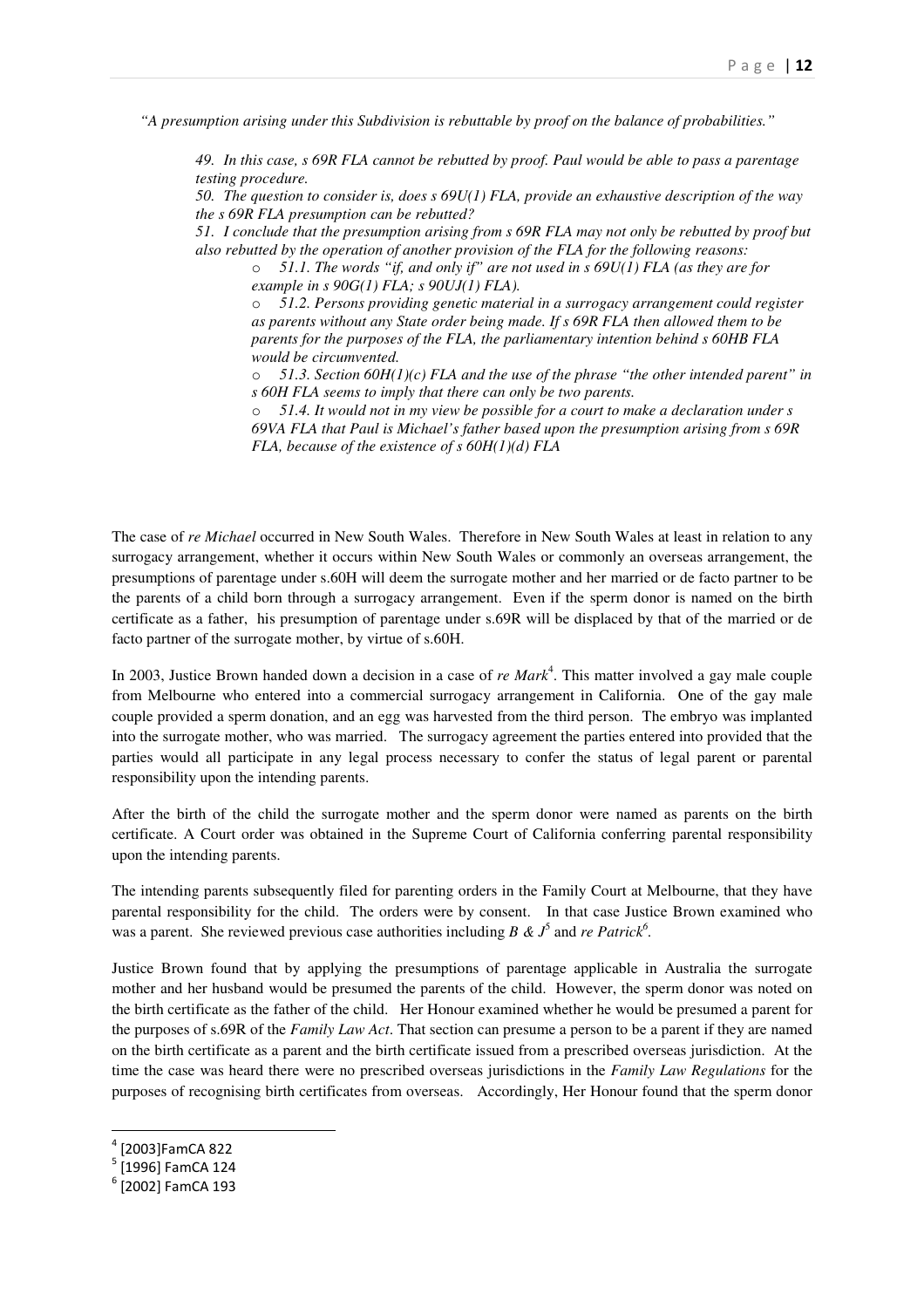was not a parent for the purposes of s.69R. This situation has now been remedied as there are prescribed overseas jurisdictions for the purposes of overseas birth certificates contained in the *Family Law Regulations*.

The Court order obtained in the Supreme Court of California could not be registered as an *overseas children's order* under s.4 Family Law Act, as that section provides: -

**"overseas child order"** means:

(a) an order made by a court of a prescribed overseas jurisdiction that:

 (i) however it is expressed, has the effect of determining the person or persons with whom a child who is under 18 is to live, or that provides for a person or persons to have custody of a child who is under 18; or

 (ii) however it is expressed, has the effect of providing for a person or persons to spend time with a child who is under 18; or

 (iii) however it is expressed, has the effect of providing for contact between a child who is under 18 and another person or persons, or that provides for a person or persons to have access to a child who is under 18; or

 (iv) varies or discharges an order of the kind referred to in subparagraph (i), (ii) or (iii), including an order of that kind made under this Act; or

 (b) an order made for the purposes of the Convention referred to in section 111B by a judicial or administrative authority of a convention country (within the meaning of the regulations made for the purposes of that section).

The definition of prescribed overseas order does not include orders for conferral of parental responsibility or guardianship, however described. Therefore the court order obtained in the Supreme Court of California in *re Mark* could not be registered with the Family Court of Australia.

Justice Brown otherwise examined whether the sperm donor in that case could deemed a parent in the absence of definition of the word *parent* or any deeming provision as to the status of sperm donor. She found she could apply the common law definition of parent in this case which is to be found in the Oxford dictionary.

Justice Brown examined the facts in *re Mark* as they pertained to the sperm donor. She found that he provided a sperm donation expressly for the purpose of conceiving a child which he would parent. She did not make any findings as to whether he actually was a parent for a number of reasons, including that there was no opposing party to the application and there may be alternative views as to whether the sperm donor could be deemed a parent. Otherwise she was mindful of the impact of finding a sperm donor to be a parent.

The status of the sperm donor, who is not in a marriage or de facto relationship with the birth mother in a surrogacy arrangement, has now been clarified by virtue of  $s.60H(1)(d)$  of the Family Law Act, and referred to in *re Michael:* Surrogacy Arrangements<sup>7</sup> where Justice Watts found: -

*Accordingly, under the second limb of s 60H(1)(b) FLA, s 60H(1)(c) FLA says that Michael is the child of Lauren and Clive and s 60H(1)(d) FLA says that Michael is not the child of Paul and Sharon who both provided the genetic material.* 

 $<sup>7</sup>$  At paragraph 43.</sup>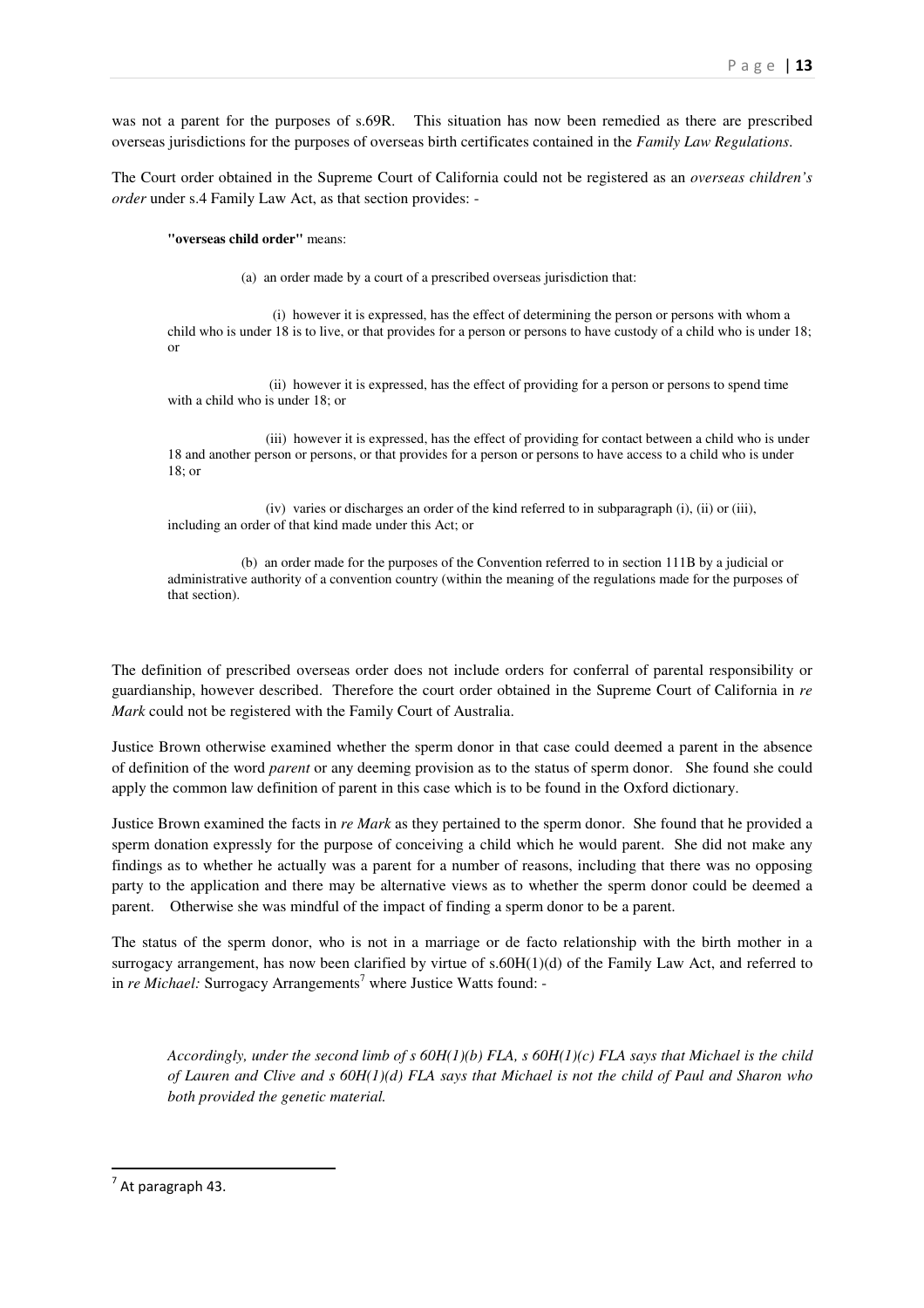Accordingly, sperm donors in surrogacy arrangements are not presumed parents of the child, regardless of whether they are registered on the birth certificate as the father. The presumption of parentage will apply to the surrogate mother and her married or de facto partner, unless a prescribed law from a state or territory gives the presumption to the intending parents by operation of S.60HB *Family Law Act*.

Altruistic surrogacy arrangements will not occur commonly within Australia. Most of surrogacy arrangements, whether involving an opposite sex or same sex couple will occur overseas, in a commercial arrangement. In those cases, none of the prescribed laws for the purposes of s.60HB of the *Family Law Act* will apply. Therefore in cases involving overseas surrogacy arrangements, and a gay male couple as intended parents, neither will have a presumption of parentage under the *Family Law Act*, and the surrogate mother and her married or de facto partner will be deemed parents for the purposes of the Family Law Act. In order for intending parents in overseas surrogacy arrangements to have parental responsibility conferred upon them, they would need to apply for parenting orders to the Family Court of Australia, as was the case in *re Mark*.

# C . CO-PARENTING ARRANGEMENTS

It is not uncommon within the gay and lesbian community for parties to enter into coparenting arrangements. A common situation might involve a lesbian couple wishing to conceive a child by way of an artificial conception procedure, and approaching a male to provide a sperm donation. In some cases it is agreed that all parties will have a parenting role. An alternative arrangement might involve a single woman and a gay male couple whereby one of the men provides the sperm donation to be used for a donor insemination procedure on the woman. Another arrangement might involve a gay male couple and a lesbian couple, whereby one of the men provides a sperm donation for a donor insemination procedure on one of the woman. In all of the scenarios it may be intended that all the parties involved will have a parenting role.

Although s.61C of the *Family Law Act* deals with parental responsibility as follows:-

# *Each parent has parental responsibility (subject to court orders)*

 *(1) Each of the parents of a child who is not 18 has parental responsibility for the child.* 

*Note 1: This section states the legal position that prevails in relation to parental responsibility to the extent to which it is not displaced by a parenting order made by the court. See subsection (3) of this section and subsection 61D(2) for the effect of a parenting order.* 

*Note 2: This section does not establish a presumption to be applied by the court when making a parenting order. See section 61DA for the presumption that the court does apply when making a parenting order.* 

*Note 3: Under section 63C, the parents of a child may make a parenting plan that deals with the allocation of parental responsibility for the child.* 

 *(2) Subsection (1) has effect despite any changes in the nature of the relationships of the child's parents. It is not affected, for example, by the parents becoming separated or by either or both of them marrying or re-marrying.* 

 *(3) Subsection (1) has effect subject to any order of a court for the time being in force (whether or not made under this Act and whether made before or after the commencement of this section).* 

it implies that there can be no more than 2 parents of a child.

However s.61D of the *Family Law Act* makes provision as follows:-

#### *Parenting orders and parental responsibility*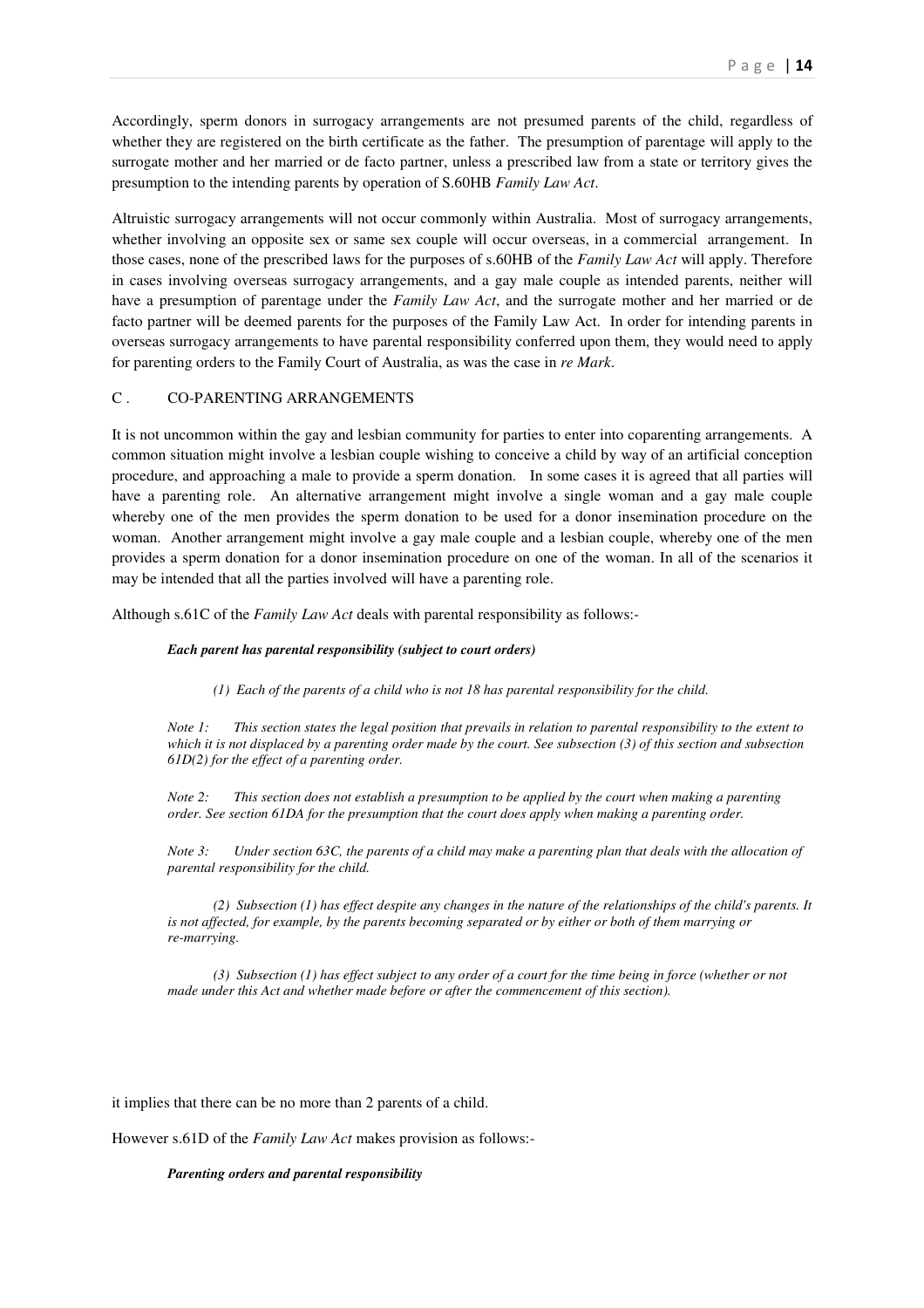*(1) A parenting order confers parental responsibility for a child on a person, but only to the extent to which the order confers on the person duties, powers, responsibilities or authority in relation to the child.* 

 *(2) A parenting order in relation to a child does not take away or diminish any aspect of the parental responsibility of any person for the child except to the extent (if any):* 

 *(a) expressly provided for in the order; or* 

 *(b) necessary to give effect to the order.*

Under s.61D of the *Family Law Act*, there is no limit on the number of persons to whom a parenting order can apply when conferring parental responsibility.

In the case of a co-parenting arrangement involving a lesbian couple and a single man, provided that the procedure was carried out at a time when the lesbian couple was in a de fact relationship, and with the consent of the birth mother's partner, then by operation of s.60H of the *Family Law Act* both women will have a presumption of parentage. s.60H(1)(d) of the *Family Law Act* will deem the sperm donor not to be a parent. However, it is not uncommon for the sperm donor, by consent, to be named on the birth certificate. On the face of it this would give him a presumption of parentage under s.69R of the *Family Law Act*. However, by virtue of the operation s.60H, and upon the authority of *re Michael: Surrogacy arrangements,* the birth mother's de facto partner's presumption of parentage will override that of the sperm donor.

If it is intended that all the parties to a co-parenting arrangement are to have parental responsibility, then the solution is to obtain parenting orders by consent conferring parental responsibility upon all parties.

There may be cases involving a lesbian couple as to whether a presumption of parentage would apply to the birth mother's partner, if she wanted nothing to do with the parenting arrangements. Did she not consent to the procedure? If not, then a presumption of parentage under s.60H may not apply to her. If the sperm donor is then registered on the birth certificate, then he will have a presumption of parentage under s.69R and then no presumption of parentage under s.60H is in conflict with it. His presumption of parentage would then prevail.

D – ADOPTION

In New South Wales, same sex couples are now able to adopt children. S.60HA *Family Law Act* deals with adopted children of de facto couples as follows: -

# *Children of de facto partners*

 *(1) For the purposes of this Act, a child is the child of a person who has, or had, a de facto partner if:* 

 *(a) the child is a child of the person and the person's de facto partner; or* 

 *(b) the child is adopted by the person and the person's de facto partner or by either of them with the consent of the other; or* 

 *(c) the child is, under subsection 60H(1) or section 60HB, a child of the person and the person's de facto partner.*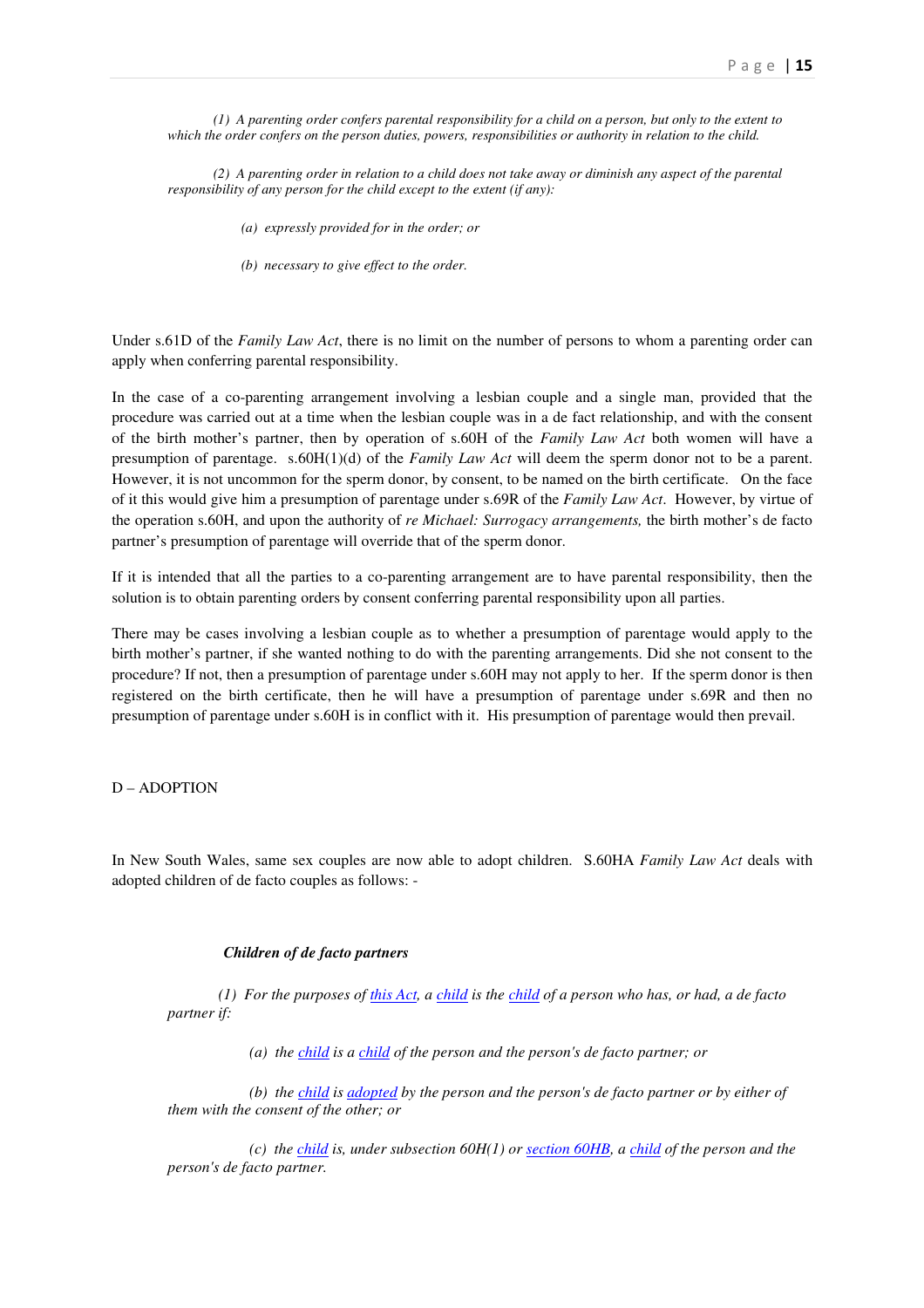*This subsection has effect subject to subsection (2).* 

 *(2) A child of current or former de facto partners ceases to be a child of those partners for the purposes of this Act if the child is adopted by a person who, before the adoption, is not a prescribed adopting parent.* 

 *(3) The following provisions apply in relation to a child of current or former de facto partners who is adopted by a prescribed adopting parent:* 

 *(a) if a court granted leave under section 60G for the adoption proceedings to be commenced--the child ceases to be a child of those partners for the purposes of this Act;* 

 *(b) in any other case--the child continues to be a child of those partners for the purposes of this Act.* 

 *(4) In this section:* 

*"this Act" includes:* 

- *(a) the standard Rules of Court; and*
- *(b) the related Federal Magistrates Rules.*

An adoption order will confer parentage upon the adopting parents.

For same sex couples wishing to start a family, the adoption of a child via an adoption agency will most likely be a less common option pursued given time, uncertainty and the scrutiny involved. It is more likely for a stepparent adoption to occur in a same sex couple where one party had the child from a previous relationship (whether same sex or opposite sex), and it is proposed the new partner adopt the child. This would require the consent of the child's other parent and the Court granting leave to proceed with an adoption pursuant to S.60G *Family Law Act*.

# **PART THREE – SEPARATION, STANDING TO BRING AN APPLICATION**

The first issue that needs to be considered when an application for parenting orders is contemplated after separation in whatever family configuration is being examined, is who has standing to bring an application.

Section S.65C of the *Family Law Act* provides as follows:-

#### *Who may apply for a parenting order*

 *A parenting order in relation to a child may be applied for by:* 

- *(a) either or both of the child's parents; or*
- *(b) the child; or*
- *(ba) a grandparent of the child; or*
- *(c) any other person concerned with the care, welfare or development of the child.*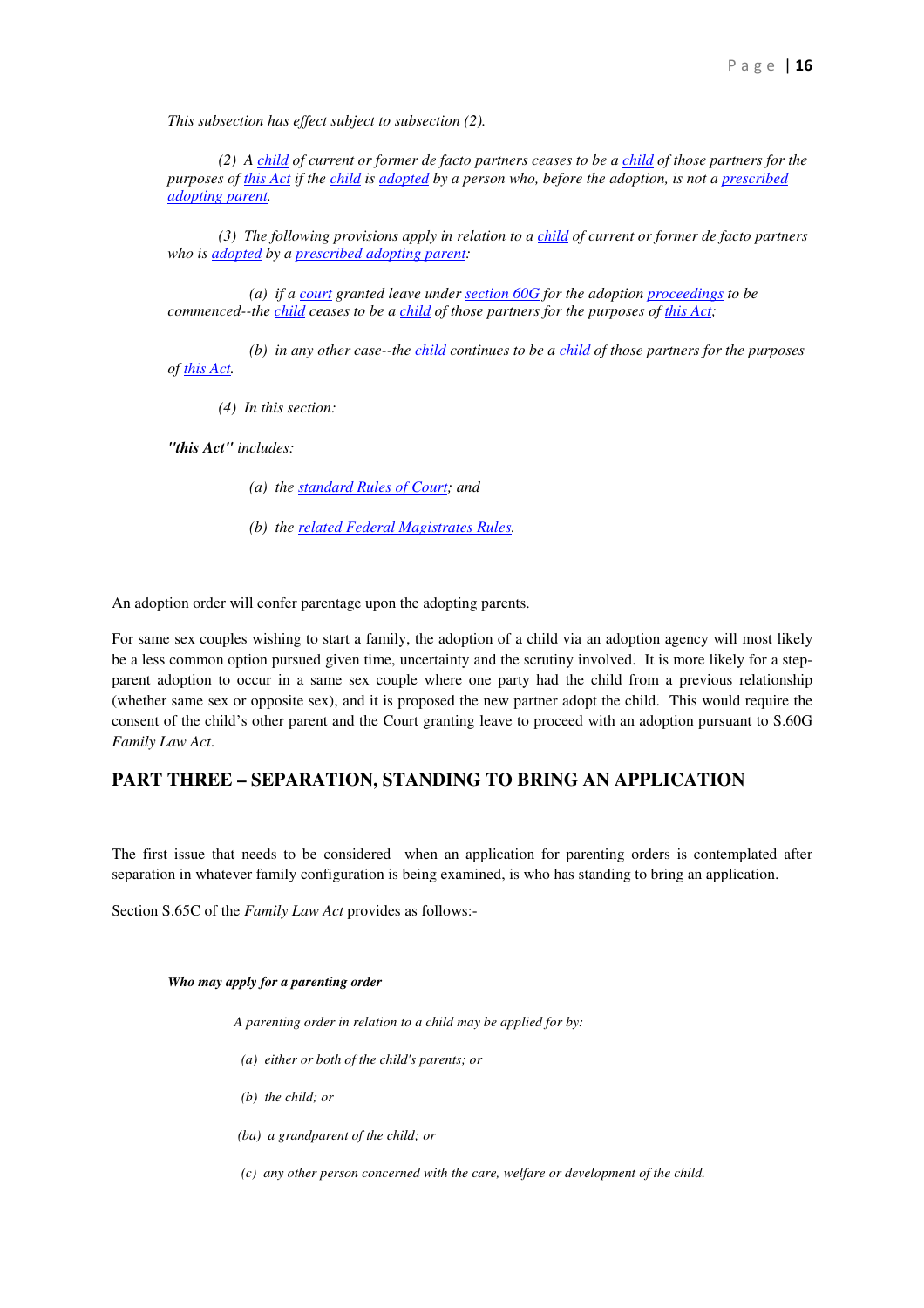In addition Rule 6.02(2) of the *Family Law Rules* makes provision as follows:-

#### *Necessary parties*

- *(2) If an application is made for a parenting order, the following must be parties to the case:*
- *(a) the parents of the child;*
- *(b) any other person in whose favour a parenting order is currently in force in relation to the child;*

 *(c) any other person with whom the child lives and who is responsible for the care, welfare and development of the child;* 

 *(d) if a State child order is currently in place in relation to the child — the prescribed child welfare authority.* 

 *(3) If a person mentioned in subrule (2) is not an applicant in a case involving the child, that person must be joined as a respondent to the application.* 

Accordingly, in a case involving a same sex couple, whether a gay or a lesbian couple, or a coparenting arrangement, a determination will need to be made as to who is entitled to be a party by virtue of either being a parent, a party to previous orders, or a person being concerned with care, welfare, and development of the child.

# **A. Lesbian couples**

The presumption of parentage under s.60H will apply to deem both women to be parents of a child conceived through an artificial conception procedure. This will usually be self evident where both women have availed themselves of being named on the child's birth certificate as the parents. However, there will be cases where it may be asserted by the birth mother, where her partner is not named on the birth certificate, that she is not a parent. This arose in the case of *Keaton & Aldridge*<sup>8</sup> in the first instance hearing in the Federal Magistrates Court.

In that case the parties were in a relationship for a number of years. The birth mother's partner, Keaton, was not named on the birth certificate as parent of the child. The child was conceived with a sperm donation from anonymous donor. Prior to the artificial conception procedure occurring, the parties did live in separate residences, however Keaton vacated her residence to live in Aldridge's residence. When the parties were living together Keaton's residence was being renovated to accommodate both parties and the child after the birth occurred. The parties did not mix their finances and they kept their household duties fairly separate. They once had a sexual relationship, however that ceased prior to the time when conception occurred. The parties were attending a relationship counselling at the time of conception. Prior to conception, the birth mother's partner said to her words to the effect *"I will be as much of or as little part of your child's life as you want me to be."*

<sup>8</sup> [2009] FMCAfam 92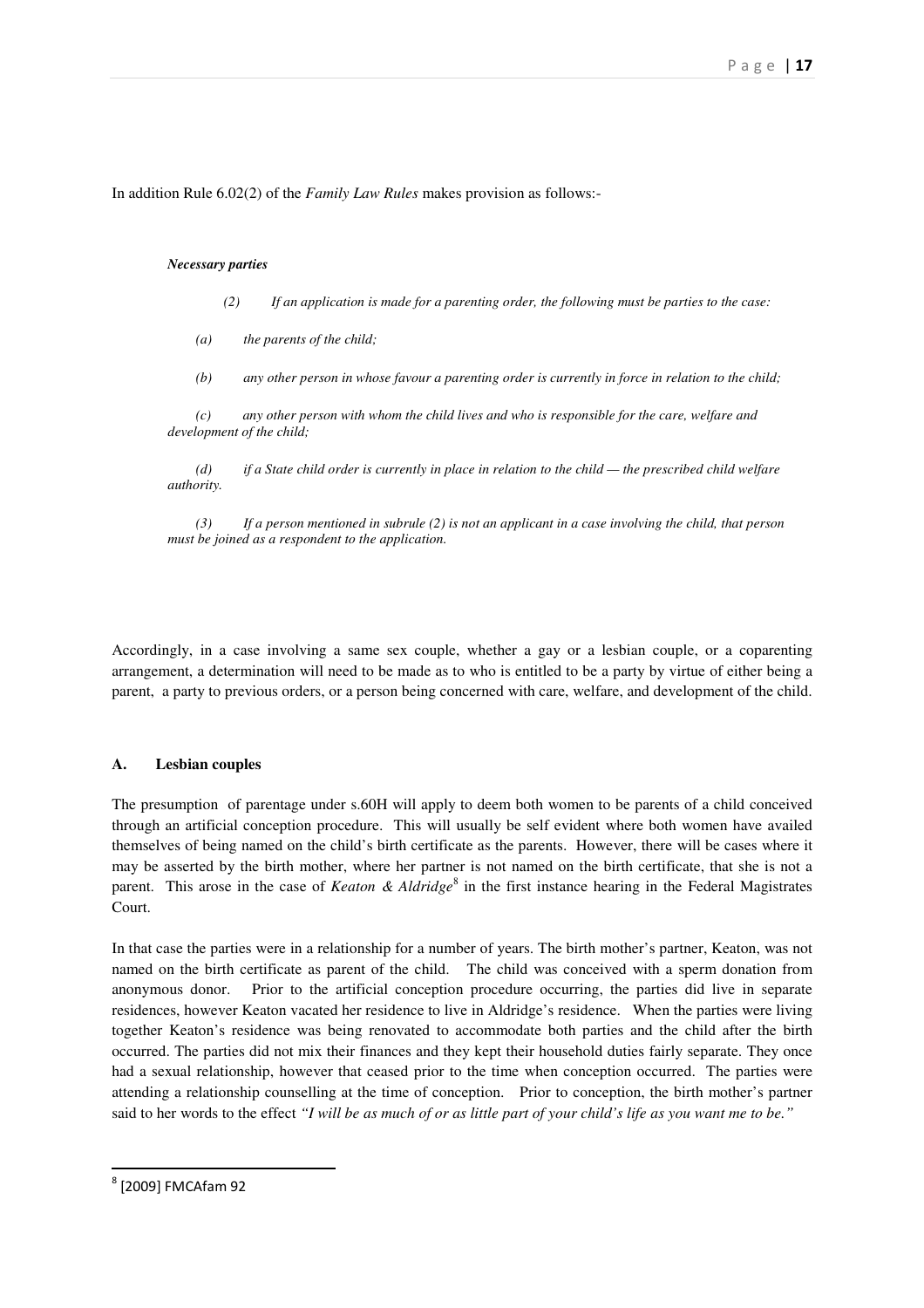The parties both gave their consent to IVF treatment occurring upon Aldridge. They attended counselling with one another for the purposes of the IVF treatment, medical tests and the conception procedure.

When the matter went to hearing it was argued that although she was not named on the child's birth certificate, Keaton was nevertheless a parent of the child by virtue of the presumption of parentage applying under s.60H of the *Family Law Act*. Aldridge argued that she was not a parent, as they were not in a de facto relationship at the time of conception. Federal Magistrate Pascoe found that the parties were not in a de facto relationship at time of conception, after examining the definition of de facto relationship in s4AA of the Family Law Act, and the evidence relevant to each of the factors. He found<sup>9</sup> as follows:-

> *96. In the circumstances, I find that at the time the respondent underwent the artificial conception procedure the role of the applicant in relation to the child had not been mutually agreed between the parties. There is too much ambiguity to make a finding otherwise. Much of the evidence as to the applicant's role relate to occasions after the respondent had become pregnant and particularly prior to her moving in with the applicant. 97. There is no doubt the applicant demonstrated commitment to the respondent both before and after conception and after the birth of the child as evidenced by the applicant's attendance at various prenatal activities, her involvement on the day of birth, and sharing the care of the child at her residence. However, this is consistent with her encouragement of the respondent to have a child and support her through the process without any commitment to co-parenting.*

Although the court found that Keaton not a parent of the child since they were not in a de facto relationship at the time of conception, it was nevertheless conceded that Keaton was a person concerned with the care, welfare and development of the child.

Making a finding as to whether or not Keaton was a parent had a significant influence on the outcome of the case. If there was a finding that she was a parent, then the Court would be required to follow the legislative pathway in the *Family Law Act* as prescribed in *Good & Good<sup>10</sup> .* If Keaton was deemed to be a parent, then the Court would be required to apply the presumption of equal shared parental responsibility<sup>11</sup>, and then ask whether an equal time arrangement is in the child's best interests or otherwise reasonably practicable<sup>12</sup>. If the answer to this was in the negative, then the Court will need to consider a substantial and significant time  $\arctan$ gement $^{13}$ .

As Federal Magistrate Pascoe found Keaton was not a parent, he did not need to apply a presumption of equal shared parental responsibility nor any consideration of an equal time arrangement. Nevertheless he was required to examine the factors set out in the s.60CC of the *Family Law Act*.

Although it was argued many of the subsections of S.60CC *Family Law Act* did not apply to Keaton as they only applied to a parent, His Honour found that he could nevertheless take into consideration the proceeding subsections to s.60CC when considering any other factors in s.60CC $^{14}$ .

In the absence of the birth mother's partner being named on the child's birth certificate, upon any application for parenting orders being filed the parties' evidence will need to address in detail not only the facts surrounding the conception of the child, but also the nature of the parties' relationship as being a de facto relationship.

l

<sup>&</sup>lt;sup>9</sup> At paragraphs 96 and 97

<sup>10</sup> [2006] FamCA 1346

<sup>&</sup>lt;sup>11</sup> S.61DA Family Law Act

<sup>&</sup>lt;sup>12</sup> S.65DAA(1) Family Law Act

<sup>&</sup>lt;sup>13</sup> S.65DAA(2) Family Law Act

 $14$  S.60CC(3)(m) Family Law Act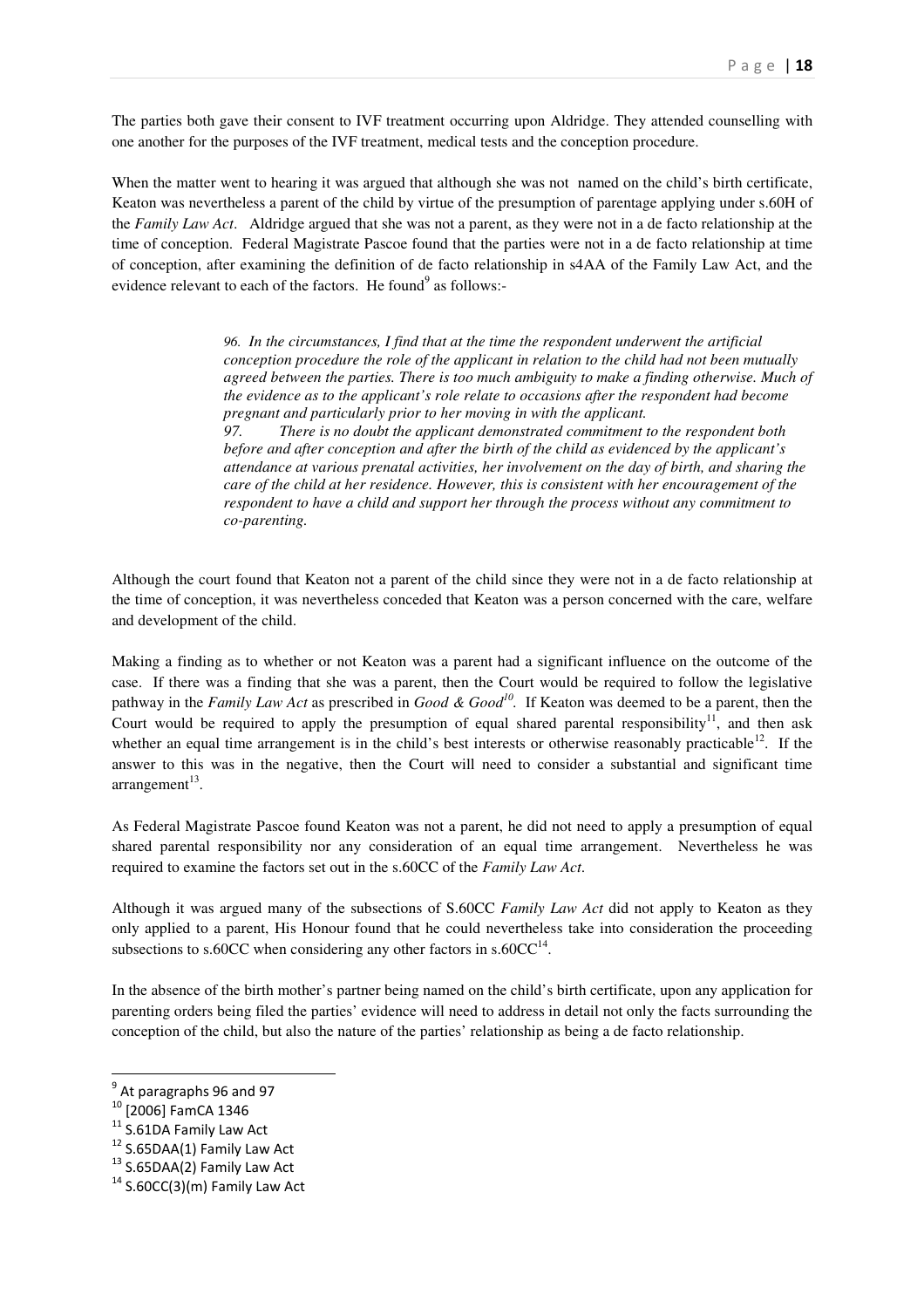# **B. Gay male couples – surrogacy arrangements**

If the intending parents live in a jurisdiction in Australia where a mechanism exists to confer the status of legal parent upon them, such as Western Australia, the ACT or Victoria, then both parties will be presumed parents of their child by virtue of s.60HB of the *Family Law Act*. In these places, if a gay male couple who have a child through a surrogacy arrangement separate, and they previously accessed local laws to have the status of parent conferred upon them, then they have standing to bring an application for parenting orders under the *Family Law Act* as parents.

In the more common cases where an overseas commercial surrogacy arrangement occurs, there will not be any presumption of parentage applying to the intending parents.

For those parties residing in a jurisdiction where no such legal mechanism exists, or where the surrogacy arrangement took place overseas, then they will need to rely upon evidence that they are concerned with the care, welfare and development of the child. This should not be a difficulty, however the parties' evidence ought to address in detail that a surrogacy arrangement resulted in the conception of the child and then the parties being surrendered the care of child. In addition, since in these cases the surrogate mother and her married or de facto partner would be deemed the parents of the child by virtue of s.60H of the *Family Law Act*, they will also need to be joined as parties to an application for parenting orders. However, they may not participate in the case. Nevertheless as they are deemed the parents of the chid, they are caught by S.65C Family Law Act and Rule 6.02(2) of the *Family Law Rules* requiring them to be joined as parties.

# **C. Co-parenting Arrangements**

Where a co-parent arrangement involves a lesbian couple with a single male or a male couple, the application of the presumption of parentage in s.60H in the *Family Law Act* will need to be examined. Were a lesbian couple in a de facto relationship at the time conception? Is the sperm donor named on the birth certificate as a father of the child? If so, does the birth mother's de facto partner have a presumption of parentage which displaces his?

If in a case involving a lesbian couple with a single male or a gay male couple, the single man or couple will need to give evidence that they were concerned with care, welfare and development of the child if a presumption of parentage does not apply to them. The Federal Magistrate Court decision of *Halifax & Fabian & Ors<sup>15</sup>* examined this issue. In relation to the issue of whether a person is concerned with the care welfare and development of a child, it provided<sup>16</sup> as follows:-

> *34. The relevant legal principles are succinctly stated by Burr J in KAM v MJR; JIG (Intervener) (1999) FLC 92-847 at para 5 as follows:*

> > o *5.1.1. Any person may file an application for a parenting order.*

o *5.1.2. A parenting order may be made in favour of a person other than a parent (sec 64C).* 

o *5.1.3. In order to proceed beyond the mere making of the application, the Applicant for a parenting order must demonstrate that they are a ''person concerned with the care, welfare or development of the child''. In my view this imposes a threshold test, it being a test to be determined on the individual facts and circumstances of each case.* 

o *5.1.4. That the degree or strength of the nexus or concern with the care, welfare or development of the child is again an issue for determination in each case, depending upon the facts and circumstances of each case. For example, as mentioned* 

l

<sup>15</sup> [2009] FMCAfam 972

<sup>&</sup>lt;sup>16</sup> At paragraphs 34 and 35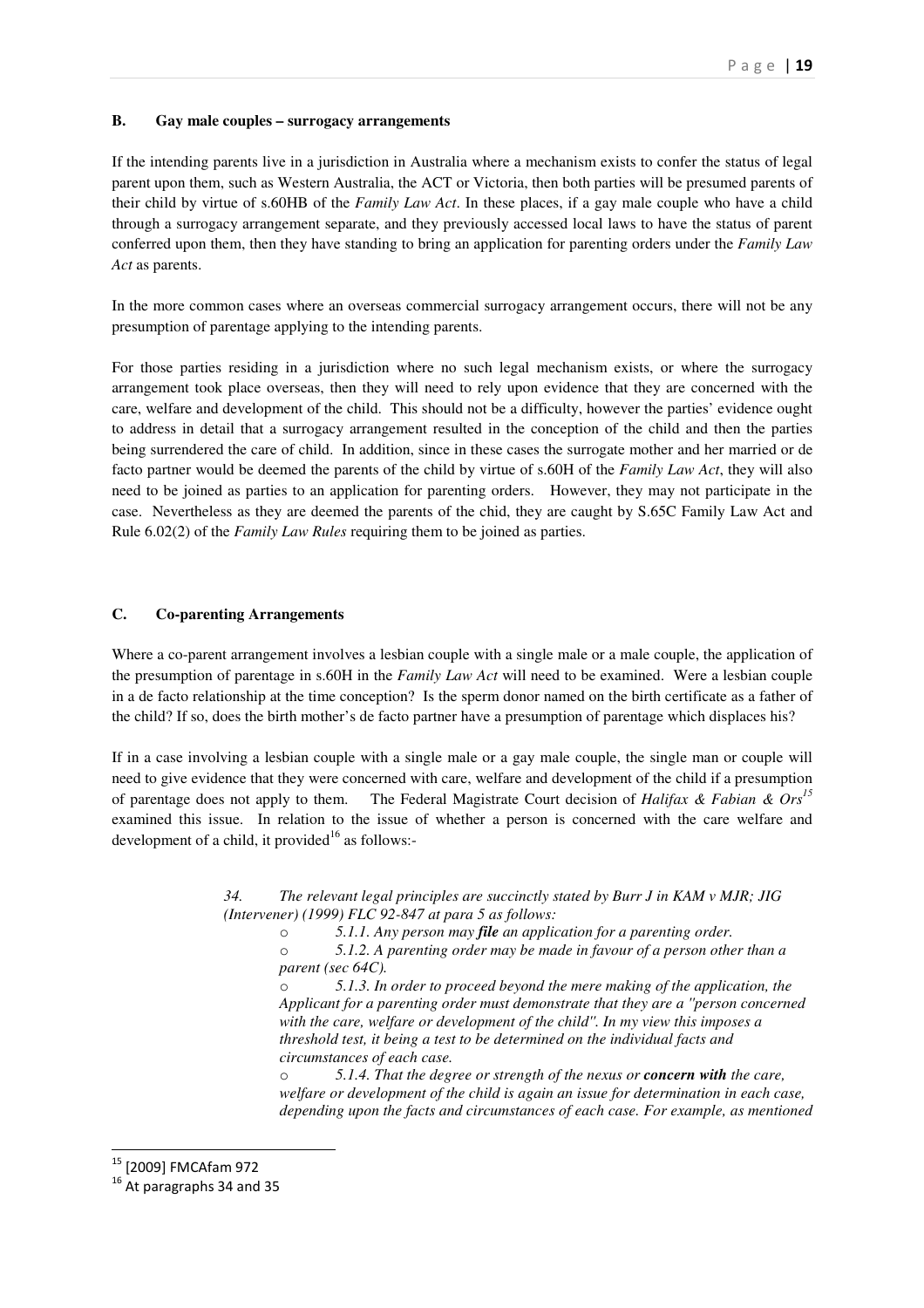*earlier in my reasons, it may be appropriate for a complete stranger, say in the form of an aunt who resides overseas, to be granted a parenting order by this Court in the event of the death or incapacitation of the child's parents. The nature and degree of her concern with the care, welfare or development of the child in that case, would be defined and determined by entirely different circumstances than those which exist in this matter. I do not find the authority to which Ms Vanstone referred me, to be of benefit or assistance in the context of Part VII of this Act where the Court must regard the best interests of the child as the paramount consideration (sec 65E). There may well be circumstances in this Court where a mere ''interest in'' or ''concern about'' the child in question is sufficient to satisfy the threshold test. Once the threshold stage has been passed, the individual facts and circumstances of the matter again must be viewed in order to determine whether or not a parenting order is appropriate and in the best interests of the child, as would be the nature and form of any such order.* 

o *5.1.5. The specific wording of sec 65C(c) appears to require demonstration of a concern with only one of the issues of care, welfare or development. ...* 

*35. In Venkatesan & Pawar [2007] FMCAfam 1109, Altobelli FM after reviewing the case law observed:* 

o *9. ... what is interesting about these cases is the common feature. That is that there has to be some relationship between, or involvement with, the child in a meaningful sense in order that the person who makes the application can have standing...* 

What of a case where there is lesbian couple where only one party is interested in having a child and the birth mother's partner says she wants no parenting role? S.60H(5) gives some guidance, providing as follows: -

*(5) For the purposes of subsection (1), a person is to be presumed to have consented to an artificial conception procedure being carried out unless it is proved, on the balance of probabilities, that the person did not consent.* 

How can it be proved on the balance of probabilities that a birth mother's partner did not consent to the donor insemination procedure being carried out on the birth mother, when this is the birth mother's decision? If the applicant for parenting orders is a single male or a gay male couple, their evidence will need to be specific as to the conversations and any written communications or agreements concerning who will have a parenting role. In addition, if the sperm donor is named on the birth certificate and the birth mother was in a same sex relationship, it ought to be argued that the birth mother's partner's consent implicitly does not exist.

In a co-parenting arrangement where the sperm donor is not named on the birth certificate, he can still argue his a person concerned with the care, welfare and development of the child. If it was intended that his partner have a parenting role, then the evidence ought to address the discussions between the parties prior to conception, and any written communications between the parties as to their intended parenting roles.

Commonly in co-parenting arrangements some parties enter into a written parenting agreement, which does not create any legal obligations or authorities. However, it may be evidence of the parties' intentions and certainly ought to be used in evidence when there is an issue about whether a person is entitled to bring an application being a person concerned with the care, welfare and development of the child.

It is submitted that in gay and lesbian community co-parenting arrangements are not uncommon. Whilst being concerned with the care, welfare and development of a child will turn on the individual facts of each case, it is submitted that as co-parenting arrangements are not uncommon within the gay and lesbian community, then the parties to these arrangements are all concerned with the care, welfare and development of a child.

# **PART 4 – POST SEPARATION PARENTING DECISIONS**

This part of the paper will be divided into two sections. Firstly, those cases where the sperm donor has provided a sperm donation to a lesbian couple, and later seeks parenting orders in relation to the child.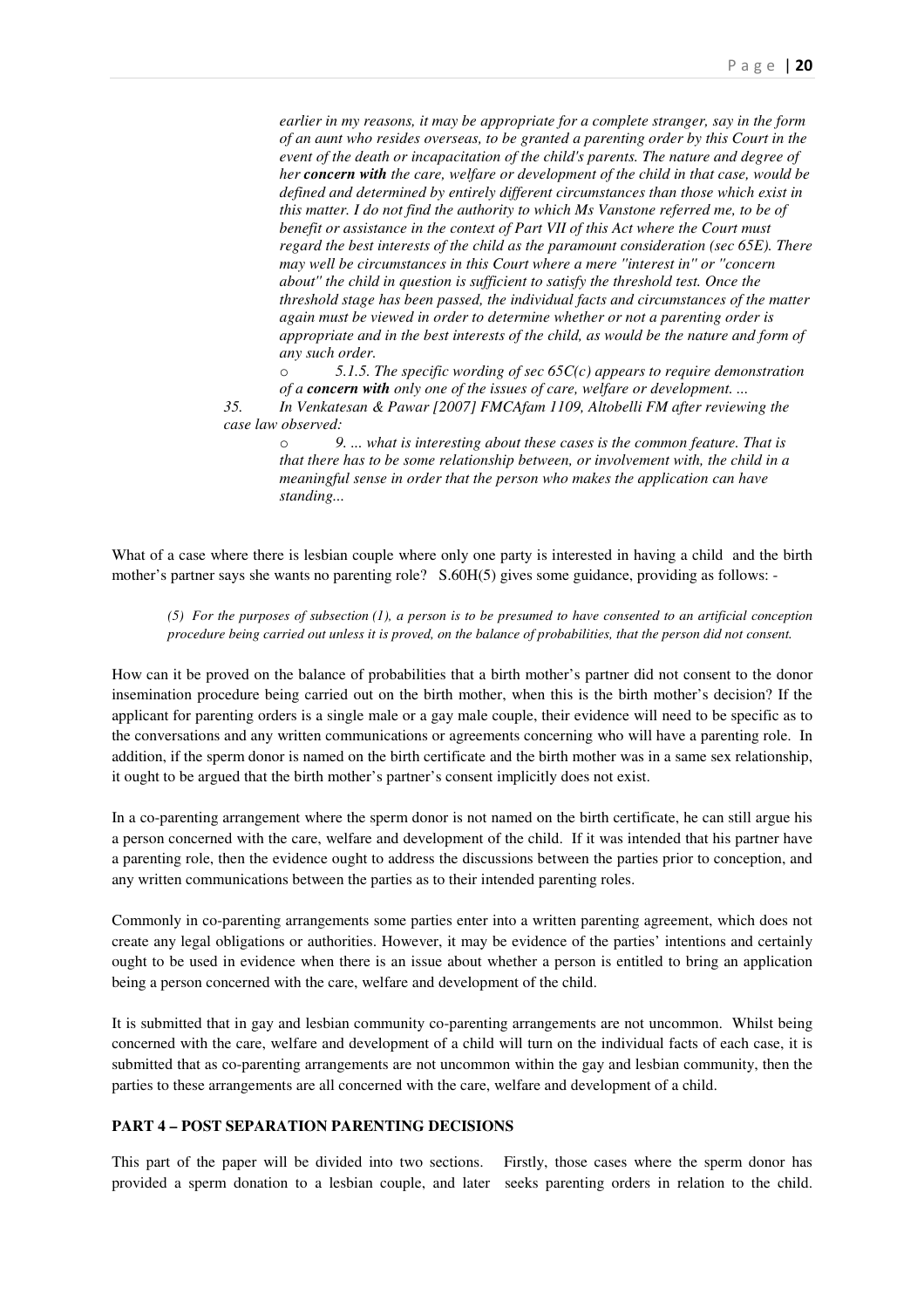Secondly, those cases involving a lesbian couple who have a child through an artificial conception procedure, and have separated.

There will not be an examination of decisions involving gay male couples with children through surrogacy arrangements, and have separated, as no such cases have occurred.

# **A. Sperm donor cases**

*Re Patrick: An application concerning contact*<sup>17</sup> involved an application by a male who provided a sperm donation to a lesbian couple wishing to have a child by way of a donor insemination procedure. The Applicant provided a sperm donation, and after conception the birth mother gave birth to the child, named Patrick. Prior to the birth of Patrick the parties entered into a written informal parenting agreement, setting out the various roles and responsibilities of the parties. It was intended that the Applicant donor would play some parenting role in Patrick's life in what is commonly referred to in the gay and lesbian community as a co-parenting arrangement.

After Patrick's birth, the parties entered into Consent Orders which made provision for the donor to spend time with Patrick. The relationship between the parties subsequently deteriorated, and then the birth mother and her partner filed an Application in the Family Court at Melbourne seeking orders to discharge the previous parenting orders making provision for the sperm donor not to spend time with Patrick.

The case was heard at a time prior to the amendments to s.60H of the *Family Law Act* which provided the birth mother's partner with a presumption of parentage, or otherwise clarified the position of the sperm donor who is not in a marriage or a de facto relationship with the birth mother.

Justice Guest examined the position of the sperm donor in this case and concluded that the operation of s.60H of the *Family Law Act* precluded the sperm donor from being a parent of Patrick<sup>18</sup>.

In the context of whether the sperm donor in the case *re Patrick* was entitled to bring an application, there was no issue. Under s.65C of the *Family Law Act* and Rule 6.02(2) of the Family Law Rules, a parent can bring an application for parenting orders, as well as the person concerned with the care, welfare and development of the child, or a party to a previous parenting order. In *re Patrick*, it was clear the sperm donor ought to have been joined as parties to the proceedings as he was already a party to previous parenting orders.

*Re: Patrick* was then decided as any other parenting case would have been decided at the time by having regard to the best interests of the child upon an examination of the then S.68F(2) factors.

In the case of *re Mark: an application relating to parental responsibilities*<sup>19</sup>, although not involving a coparenting arrangement or a separated couple, nevertheless it is of relevance in examining who is entitled to bring a parenting application.

The case essentially involved an application for consent orders in the Family Court of Australia at Melbourne, whereby the orders would confer parental responsibility on the gay male couple from Melbourne. During the course of her judgment Justice Brown examined the issue of who is parent, although this was not required when deciding the case. Justice Brown held: $^{20}$ 

*79. In the face of Mark's genetic make-up and a birth certificate naming Mr. X as his father, a finding that Mr. X is not Mark's parent for the purposes of the Family Law Act sits awkwardly with the* 

l

<sup>&</sup>lt;sup>17</sup> [2002] FamCA 193

 $18$  At paragraph 301.

<sup>&</sup>lt;sup>19</sup> (2003) FLC 93-173

 $20$  At paragraphs 79 to 81.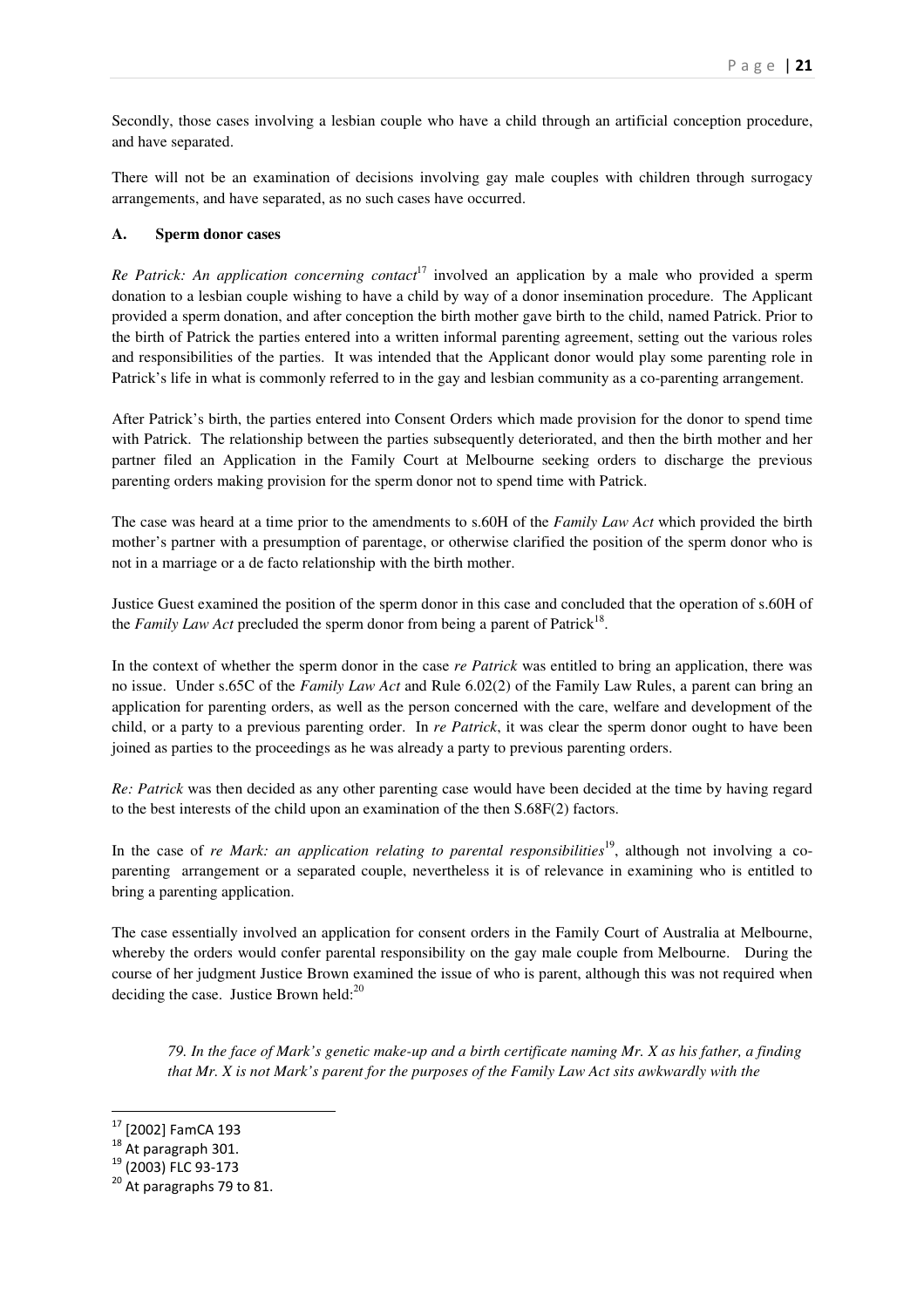*realities of Mark's life. In daily life a birth certificate is often the principal document used to establish the parental relationship; illustrations of that include enrolling a child at school or making an application for a passport. A finding that Mr. X is not a parent for the purpose of the Family Law Act would mean that in life Mr. X is Mark's father, but in federal law he is not his parent. However anomalous that might be, if such is the effect of the law that finding must be made.* 

*80. If Mr. X is not Mark's parent, who is or are? Ms. S is named as Mark's mother on his birth certificate but, as with Mr. X, the failure to prescribe any overseas jurisdictions for the purposes of s.69R means that the presumption does not operate in her favour. She bore the child, so is within the definition adopted in Tobin, but is not his biological mother. On their face the provisions of s.60H(1)(a) and (b)(i) are satisfied; if they apply Mark is the child of Mr. and Ms. S for the purposes of the Family Law Act. When considering parental responsibility s.61C(3) requires s.61C(1) to be read subject to any order of a court for the time being in force, whether or not made under the Family Law Act. The USA order expressly provides that Mr. S is not the father of Mark. No submissions were directed to the effect the USA order would have (if any) on the allocation of parental responsibility in s.61C, in the event s.60H(1) results in Mark being the child of Mr. S for the purposes of the Act, but it is unlikely the USA order would operate to qualify the parental responsibility conferred by s.61C(1).* 

*81. Having regard to the provisions of the Family Law Act and authorities cited, it may well be that Mr. X is Mark's parent for the purposes of the Family Law Act. The fact that construction, if followed, might lead to the imposition of responsibilities or entitlements on a class or classes of people who previously considered themselves immune from such responsibilities or entitlements would not be a reason for a trial judge to come to an otherwise logical conclusion. However, I am mindful of the fact there is no respondent or contradictor in this case. In an area as legally and socially complex as this there may well be other arguments which should be put. In these circumstances I do not make that positive finding.* 

Whereas at the time *re Mark* was decided the status of a sperm donor not in a marriage or de facto relationship with a birth mother was uncertain, the issue of the status of sperm donor has now been clarified by virtue of the amendments to s.60H(1)(d) of the *Family Law Act*.

Anecdotally it is common, when a gay man provides a sperm donation for a lesbian couple in a co-parenting arrangement, for the donor to be named on the birth certificate as the father of the child. When a child is conceived with the consent of the birth mother's lesbian partner, and they were in a de facto relationship at the time of a conception, then by virtue of the operation of s.60H(I) of the *Family Law Act*, the birth mother's partner has a presumption of parentage. This presumption of parentage is irrebuttable. However, the sperm donor being named on the birth certificate will have a presumption of parentage by way virtue of s.69R of the *Family Law Act*.

Whilst not involving same sex couples, the decision of Justice Watts in *re Michael: surrogacy arrangement*<sup>21</sup>, provided that the second limb of s.60H(1)(b) of the *Family Law Act* incorporates the presumptions of parentage under the Status of Children Act (NSW), since the *Status of Children Act (NSW)* is a prescribed law for the purpose for the purposes of s.60H of the *Family Law Act.* Therefore, if a presumption of parentage arising out of an artificial conception procedure applies to s.14 of the *Status of Children Act (NSW)*, and therefore under s.60H of the Family Law Act, then by virtue of the provisions of s.17 *Status of Children Act (NSW)*, it will prevail over any presumptions of parentage which may apply out of the birth registration under s.11 of the *Status of Children Act (NSW)* or s.69R of the *Family Law Act*.

Therefore if the sperm donor is named on the birth certificate and he provided the sperm donation to a woman who is in a same sex de facto relationship, then there may be an issue of either whether the birth mother's

<sup>&</sup>lt;sup>21</sup> [2009] FamCA 691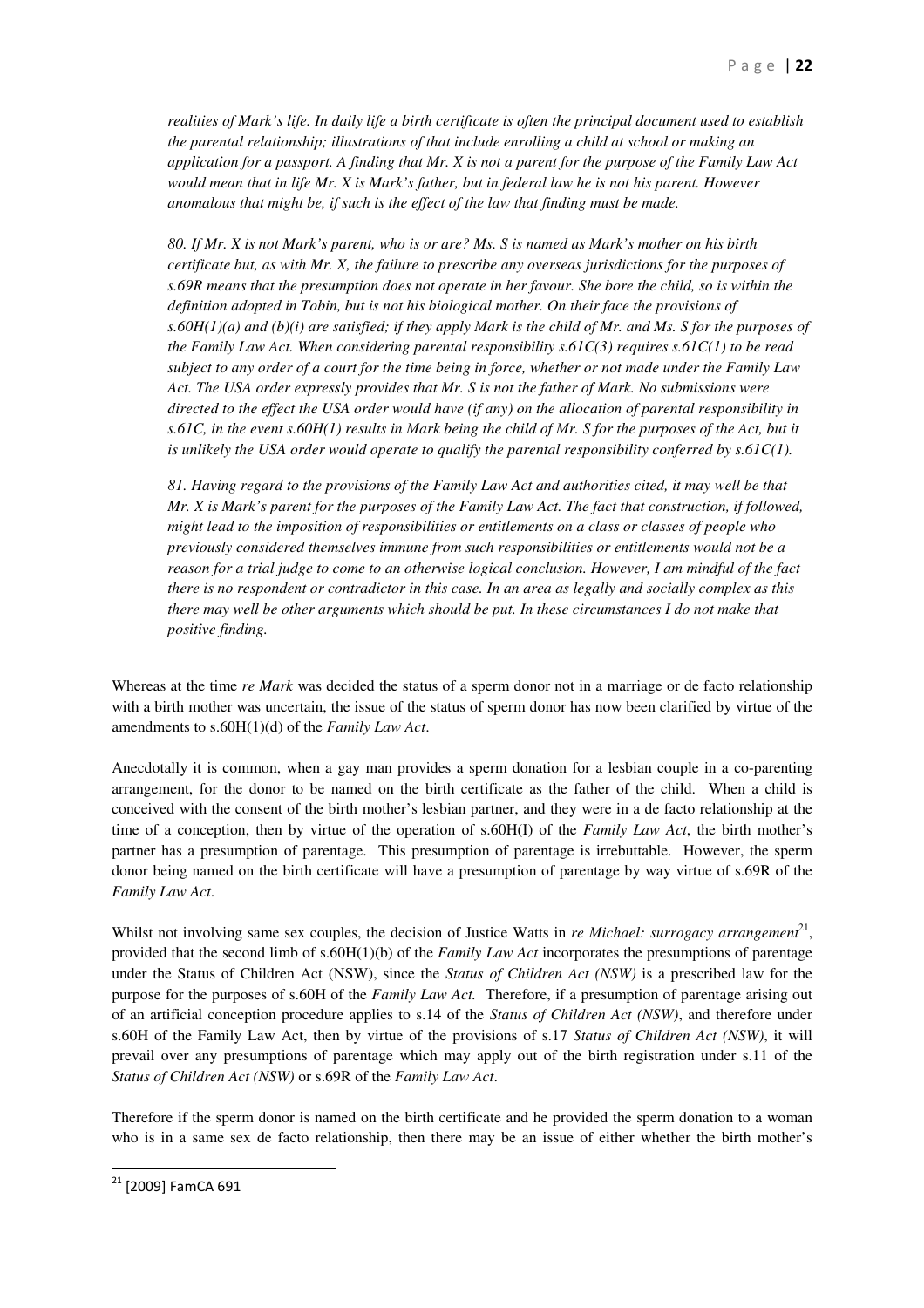partner has a presumption of parentage by virtue of there being a de facto relationship at the time of conception, and secondly whether she consented to the procedure. S.60H(5) provides the de facto partner of the birth mother is presumed to have consented to the procedure, unless proved otherwise on the balance of probabilities. What is evidence that the de facto partner did not consent to the procedure? As yet there is no judicial authority on this point. It is submitted that there will need to be evidence that the birth mother's partner clearly did not wish to play a parenting role in order for her to be considered not to have consented to the procedure, and therefore not have a presumption of parentage applying to her. This may be a significant threshold issue as it may go to the issue of the standing of a sperm donor to bring an application. If the birth mother's partner does not have a presumption of parentage in her favour, and the sperm donor is named on the birth certificate, then it is submitted there will be no presumption of parentage to displace his under s.69R of the *Family Law Act*. He would therefore be deemed a parent of the child, and entitled to bring in an application for parenting orders.

In the alternative, if there is was a finding that the birth mother's partner was a parent of the child, then a sperm donor may be entitled to bring an application for parenting orders if he can overcome the threshold that he is concerned about the care, welfare and development f the child. This threshold issue was dealt with in the case of *Halifax & Fabian and Ors<sup>22</sup>*, a decision of Federal Magistrate Purdon–Sully in the Brisbane Federal Magistrates Court. The facts of this case involved two young children who are not biologically related. The applicant, Ms Halifax, and the First Respondent, Ms Fabian lived in a same sex relationship. They each had a child during the relationship, Ms Halifax giving birth to Y and Ms Fabian giving birth to X. The children had no biological connection, and they were both conceived by way of an artificial conception procedure during the course of their respective biological mother's relationship with one another. For the conception of Ms Halifax's child Y, she used the sperm donation of her friend, the Second Respondent Mr Dalton. In the case of Ms Fabian's child X, she used the sperm donation of anonymous donor. In 2005, Mr Dalton commenced a same sex relationship with his partner, the Second Respondent, namely Mr Ballard.

The First Respondent Ms Fabian wished to relocate with X to New South Wales. The Applicant and the Second Respondents, Mr Dalton and Mr Ballard, opposed the relocation.

As a preliminary issue the Court was asked to decide whether the Second Respondents, the gay male couple, have any standing to seek any parenting orders with respect to the child X.

Her Honour noted that under s.65C of the Family Law Act, a parenting order in relation to a child may be applied for by any person concerned with the care, welfare and development of the child. The issue was then whether the Second Respondents were concerned with the care, welfare and development of the child X. Her review of relevant case law is referred to at pages 19 and 20 herein.

Upon examining the facts of this case, Her Honour concluded that the Second Respondents were concerned with the care, welfare and development of the child X in that they had some relationship and some involvement with the child in a meaningful sense.

Getting over the threshold of being entitled to bringing a parenting application by being concerned with the care, welfare and development of a child is one matter. What result is obtained is going to be an entirely different matter. As yet, the outcome in *Halifax & Fabian and Ors* is pending as the case has been transferred to the Family Court and has not reached final hearing. Given the current state of the *Family Law Act* with respect to the legislative pathway contained in Part VII, the Court will need to determine who is considered a parent in each case.

Say a sperm donor files an application seeking parenting orders, including orders to spend time with the child, it is submitted the court will first need to make a determination as to whether or not he has the presumption of parentage. If he is presumed a parent and the birth mother's partner is found not to have consented to the artificial conception procedure, then by virtue of the provisions of s.61DA of the *Family Law Act*, the court must

<sup>22</sup> [2009] FMCA FAM 972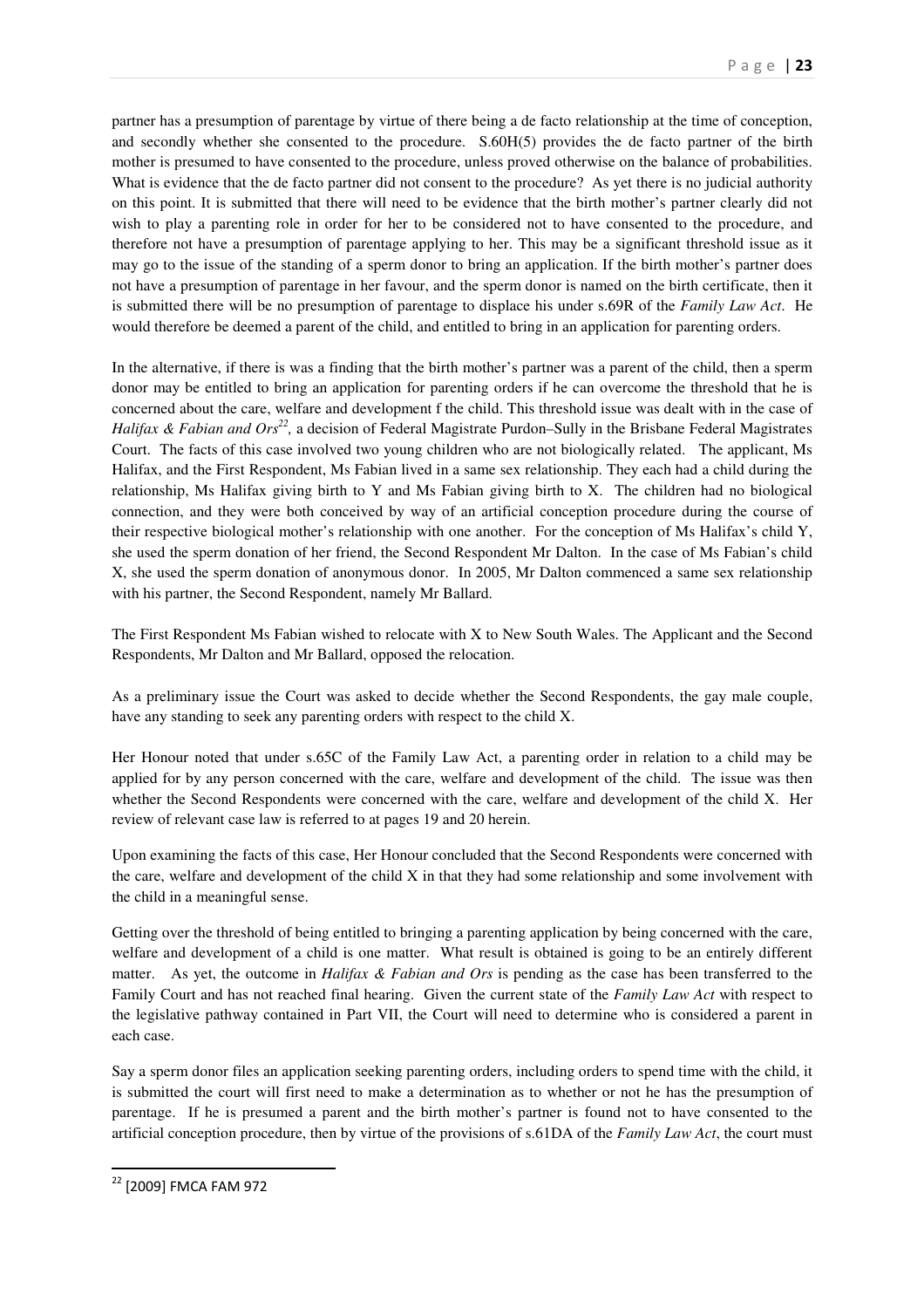apply presumption of equal shared parental responsibility when making parenting orders. In any application for parenting orders, s.60CA provides that the Court must regard the best interest of the child as a paramount consideration. Section 65DAA then provides as follows:-

# *Court to consider child spending equal time or substantial and significant time with each parent in certain circumstances*

# *Equal time*

 *(1) If a parenting order provides (or is to provide) that a child's parents are to have equal shared parental responsibility for the child, the court must:* 

 *(a) consider whether the child spending equal time with each of the parents would be in the best interests of the child; and* 

 *(b) consider whether the child spending equal time with each of the parents is reasonably practicable; and* 

 *(c) if it is, consider making an order to provide (or including a provision in the order) for the child to spend equal time with each of the parents.* 

*Note 1: The effect of section 60CA is that in deciding whether to go on to make a parenting order for the child to spend equal time with each of the parents, the court will regard the best interests of the child as the paramount consideration.* 

*Note 2: See subsection (5) for the factors the court takes into account in determining what is reasonably practicable.* 

Then the Court needs to decide what is in the child's best interest having regard to the primary considerations and additional considerations as outlined in s.60CC of the *Family Law Act*, as in any other parenting case.

Therefore if a court makes a finding that the sperm donor does have a presumption of parentage in his favour which is not rebutted, then it is to apply a presumption of equal shared parental responsibility, and then examine whether an equal time arrangement will be in the child's best interest. If and equal time arrangement is not in the child's best interest, then the Court will need to examine and whether substantial or significant time spent by the donor will be in the child's best interests. This will then involve an examination of the primary and secondary considerations in s.60CC. If the sperm donor is found not to have a presumption of parentage, by virtue of the birth mother's partner having a presumption of parentage, then s.65DAA will not apply, but the Court will still be required to determine what is in the best interests of the child having regard to the s.60CC factors.

Although *re Patrick*<sup>23</sup> involved an application by a sperm donor for contact with a child, this was before the 2006 amendments to the Family Law Act. There is currently no case authority involving an the application of the 2006 amendments legislative pathway upon an application for parenting orders by a sperm donor in either a co-parenting arrangement involving a donor and a lesbian couple.

# **B. Decisions involving same sex couples who have separated**

The most recent significant case involving same sex couple who have separated seeking parenting orders in relation to a child is that of *Aldridge & Keaton*<sup>24</sup>. At the first instance decision in Keaton & Aldridge<sup>25</sup> Federal Magistrate Pascoe found that presumption of parentage in s.60H(i) of the Family Law Act applies if the parties

<sup>23</sup> (2002) FLC 93-096

 $24$  [2002] FamCAFC 229 - note the decision of the Full Court of the Family Court

<sup>25</sup> [2009] FMCAfam 92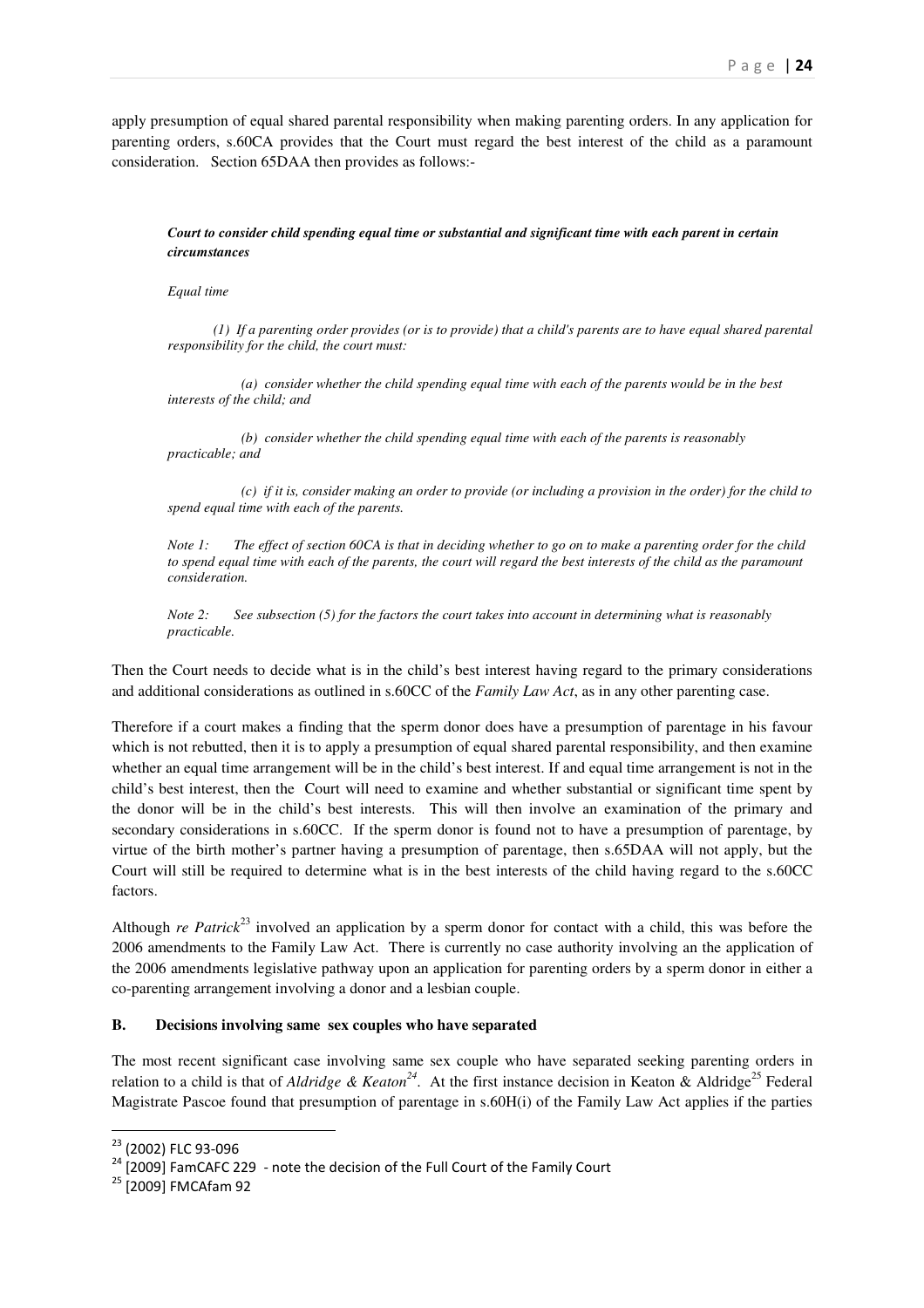were in a de facto relationship at the time of conception, and the birth mother's partner consented to the artificial conception procedure.

The facts of that case, and a discussion of the reasoning, are set out at pages 17 and 18 herein.

His Honour made orders granting Ms Keaton time with the child, albeit not as extensive as she sought.

Ms Aldridge subsequently appealed to the Full Court of the Family Court which handed down a decision on 22 December 2009<sup>26</sup>. During the appeal it was submitted on behalf of Aldridge that the ordering of s.65C, in relation to who has standing to bring a parenting application, implied a hierarchy of importance of the potential applicants. It was argued that an application by a parent was deserving of greater weight then an application by a grandparent and lesser weight of importance or importance should be forwarded to an application by a nonrelative.

The Court found that at paragraph 59 as follows:-

*The principles to be applied in parenting cases determined prior to the amending Act, both before and after the 1995 amendments, involving a non-parent were discussed by the Full Court in Rice & Miller [1993] FamCA 87; (1993) FLC 92-415 and Re Evelyn (No 2) (1998) 23 Fam LR 73. In Rice & Miller the Full Court (Ellis, Lindenmayer and Bell JJ) explained:* 

*... We are thus of the view that the fact of parenthood is to be regarded as an important and significant factor in considering which of the proposals best advances the welfare of the child. We would reiterate, however, that the fact of parenthood does not establish a presumption in favour of the natural parent nor generate a preferential position in favour of that parent from which the Court commences its decision making process. Each case must be determined according to its own facts, the paramount consideration always being the welfare of the child whose custody is in question.* 

The Court further noted at paragraph 65 as follows:-

*The potential uncertainty as to the weight to be afforded to the additional and primary considerations in an application involving a person other than a parent was raised by Finn J in Mulvany & Lane (2009) FLC 93-404. At paragraphs 15 and 16 of her reasons, her Honour said:* 

*It is indeed unfortunate that given the now very detailed provisions of Part VII and the acknowledgement in that Part of the important roles that persons who are not natural parents of a child can have in a child's life (see, for example, s 60B(2)(b)), that the legislation does not give some clearer indication of the weight to be attached to the child's relationship with a person other than his or her parent, compared with the child's relationship with the natural parent in the determination of proceedings between a parent and a person other than a parent.* 

*As the legislation currently stands, and assuming that it is correct that "parent" means only a natural or adoptive parent, it would seem that in a case such as this, the court can only reach its determination in parenting proceedings on an application of s 60CC(2)(b) (protection from harm) and of the additional matters in s 60CC(3) so far as they expressly or impliedly refer to a person other than a parent.* 

It further went on to hold at paragraph 75 as follows:-

<sup>&</sup>lt;sup>26</sup> Aldridge & Keaton [2009] Fam CAFC 229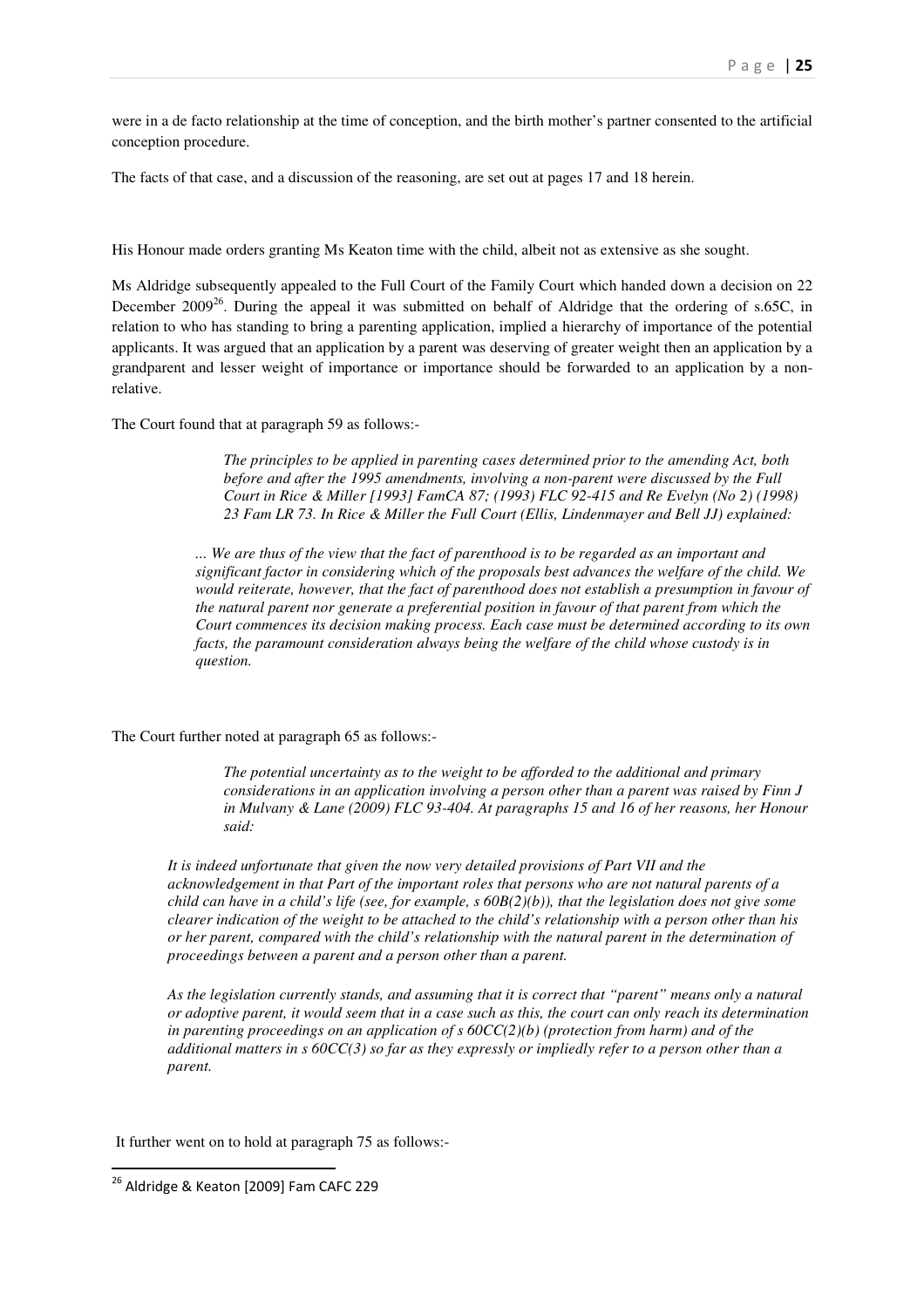*While there can be no doubt that the amending Act has placed greater emphasis on the role of both parents in the upbringing of their children, as we are presently advised, all applications for parenting orders remain to be determined with the particular child's best interests as the paramount but not sole determinant. Our reasons for upholding this view include the following matters:* 

o *the unaltered provision dealing with best interests (s 60CA) and the positioning of the section in the Act;* 

o *the recognition in s 65D(1) that ultimately a court should make such parenting order as it thinks proper; and* 

o *that no provision was included in the Act suggesting greater or lesser weight should be given to any particular applicant.* 

At paragraph 83 the Court held as follows:-

*In summary we would answer the questions posed at paragraph 52 as follows:* 

*(i) a two step approach is appropriate in dealing with an application for parenting orders brought by a person other than a parent, a child, or a grandparent. In other words is the applicant a person concerned with the care, welfare or development of the child (step 1) and if so, what order should be made in the best interests of the child. This consideration may lead to an order for parental responsibility, an order a child live with, spend time and or communicate with the person, or that no such order be made (step 2);* 

*(ii) s 65C does not prescribe a hierarchy of applicants. The application falls to be determined under s 60CA guided by the objects and principles in s 60B(1) and s 60B(2) and based on consideration of relevant matters under s 60CC(2) and s 60CC(3); and*

*(iii) there was no appealable error by the Chief Federal Magistrate in his approach to the applicant's application.* 

The Court did not find any preferred hierarchy of applicant was created by S.65C. Apart from the issue of whether Keaton was in a de facto relationship with Aldridge and was therefore a parent, and of whether being a parent should afford a party greater weight in parenting applications, *Aldridge & Keaton* was otherwise a straight forward parenting decision to determine the best interests of the child.

What of a case involving a lesbian couple where each party has a child by way of an artificial conception procedure, and later separates. In such a case there may be an issue as to who is the primary attachment figure of each child. Commonly the birth mother is the primary attachment figure of a child and if it is a case that each child has a different primary attachment figure, how would a Court deal with this? Would a Court make orders for each child to primarily reside with their primary attachment figure, thereby separating them? Or would a Court take an approach to keep the children living together? Or would a Court seek to impose an equal time arrangement?

Such a situation arose in the case of *Simpson & Brockmann<sup>27</sup>*, where the first instance decision was made in the Federal Magistrates Court at Brisbane before Federal Magistrate Jarrett<sup>28</sup>. The first instance decision was made prior to the amendments to s.60H of the *Family Law Act*. The case concerns parenting arrangements for 2 children, B and S. B's biological mother was the Respondent Ms Brochman and S's biological mother was the Applicant Ms Simpson.

l

<sup>27</sup> [2010] FamCAFC 37

<sup>28</sup> [2008] FMCA fam 763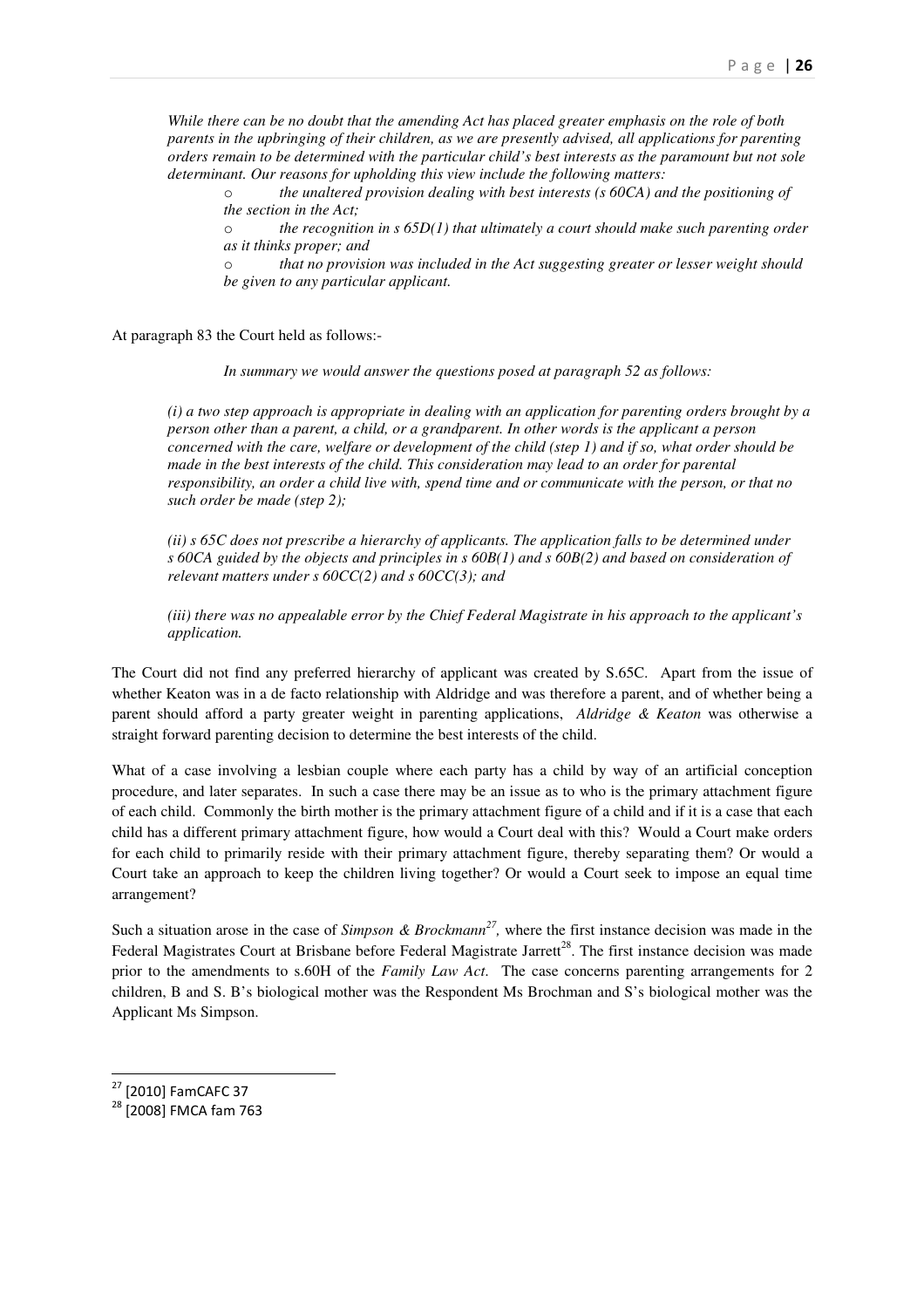The parties were in an intimate relationship where they lived together between early 1994 and April 2003. The children were both conceived and born during that period, and conception occurred using an IVF clinic and the same sperm donor for each pregnancy, although his identity was unknown.

When the parties separated in April 2003 Ms Brockmann left the parties' home in northern New South Wales with B and Ms Simpson stayed in that home with S. The parties had subsequently made parenting orders made between them reflecting the arrangements they had themselves implemented post separation. However, Ms Brochman and B moved from where they lived in New South Wales to Sydney, meaning that the parenting orders that were in place became unworkable. Ms Simpson subsequently instituted proceedings.

Ms Simpson sought orders that B and S primarily live with her in northern New South Wales and they spend time with Ms Brochman where she was living from time to time.

Federal Magistrates Jarrett made orders that the child B continue to live with her mother, who was not required to move from Sydney, and that the child S continue to live with his mother in northern New South Wales. Each child was to spend some time in the household of the other child and that child's mother.

The matter came on for appeal to the Full Court where it was argued that the Federal Magistrate should apply the law as it now stands, post the amendments to s.60H of the *Family Law Act*, and that the appeal should be dealt with by way of rehearing.

The Full Court rejected the arguments concerning rehearing the matter on the basis of the change in the law which would have given each parent a presumption of parentage in relation to the other's chid, a presumption of equal shared parental responsibility, and then an application of the legislative pathway in Part VII post the 2006 amendments. The appeal was dismissed.

Federal Magistrate Jarrett's decision followed the legislative pathway, with a consideration of the relevant factors as set out in S.60CC. He concluded it was in each child's best interests to remain with their birth mother, essentially not disturbing their current arrangements.

What of a situation where one parent "cannot cope"<sup>29</sup> with the care of a child, in the context of a same sex relationship? It is submitted that the fact the case involves a same sex relationship does not mean any different principles will be applied to any other case, if the Full Court's decision in *Aldridge & Keaton* is any indication. Once the threshold question is overcome in respect of a party being entitled to bring an application for parenting orders, the Court is then required to follow the legislative pathway described in *Goode & Goode*<sup>30</sup>, as in any other matter. A party's inability to cope in the face of the other party to a same sex couple spending time with the child will be but one factor to be taken into account by the Court, and ultimately each case will turn on its own unique facts.

# C – Co-Parenting Cases

Most recently, *Wilson & Anor & Roberts & Anor*<sup>31</sup> was a decision by Justice Dessau involving two couples, a gay male couple and a lesbian couple in a four way parenting arrangement of a child E. The child E was conceived by way of an artificial conception procedure where one of the Applicants, Mr Wilson, provided the sperm donation. His partner was Mr Farmer, with whom he had been in a relationship for 12 years. The child's birth mother was Ms Roberts, who was in a relationship with Ms Boston for about 12 years and lived with one another for about 10 years.

 $^{29}$  As in *B*-v-*B* 

<sup>30 [2006]</sup> FLC 93-286

<sup>31</sup> [2010] Fam CA 734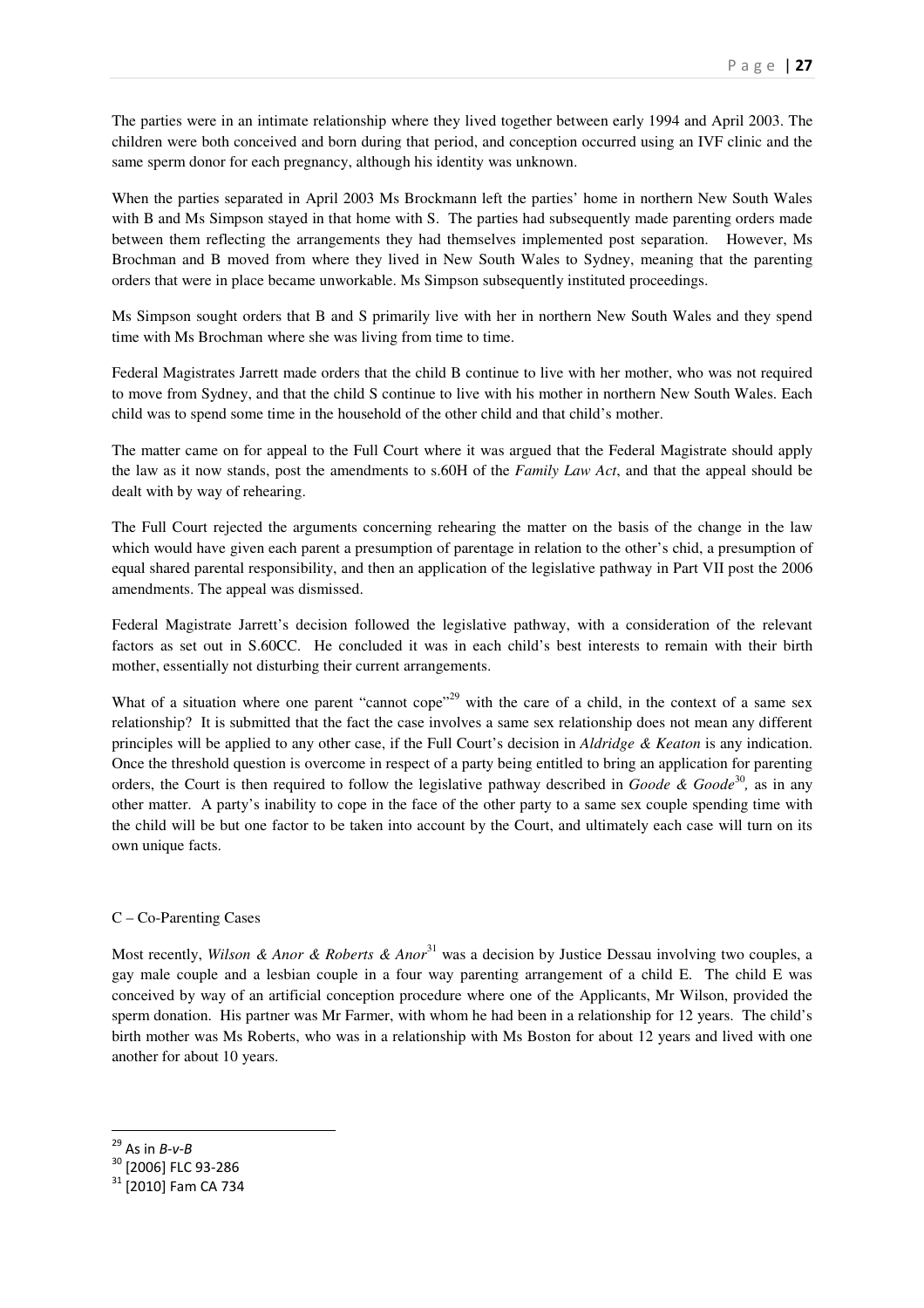E was born in July 2008. Although the men were from Queensland, they relocated to Melbourne, where the women lived, to be close to E. After E's birth, the men saw him regularly in the women's home. From early 2009, they were caring for him two full days per week, and seeing him on one evening. Within a few months the parties fell into disagreement, and they all went into mediation with a view to resolving their differences.

Initially the men filed in the Federal Magistrates Court and Federal Magistrate Hughes made interim orders restoring the two days per week the men spent with E. It was then transferred to the Family Court, and the final hearing was expedited.

Her Honour's approach to this matter was informed by the Full Court's decision in *Aldridge & Keaton*<sup>32</sup> where Her Honour noted $33$ : -

> *43. In Aldridge and Keaton (2009) FLC 93-421, Bryant CJ, Boland and Crisford JJ considered the appropriate approach in dealing with an application for parenting orders brought by a person other than a parent, a child, or a grandparent. At paragraph 83, the Full Court set out a two-step approach, for the Court to first decide if the applicant is a person concerned with the care, welfare or development of the child, and secondly to consider the orders in the best interests of the child.*

> *44. In Aldridge and Keaton, the Full Court made it clear that this consideration may*  lead to an order for parental responsibility, an order a child live with, spend time *and/or communicate with the person, or no order at all. Their Honours noted that s 65C does not prescribe a hierarchy of applicants. The application must be determined under s 60CA, guided by the objects and principles in s 60B(1) and s 60B(2), and based on consideration of relevant matters under s 60CC(2) and s 60CC(3) of the Act.*

Her Honour went on to note<sup>34</sup>: -

*49. As to the application of s 60CC to non-parents, I note the Full Court's decision in Donnell and Dovey (2010) FLC 93-428. In that case Warnick, Thackray and O'Ryan JJ observed that s 60CC maintains "clear distinctions" between a parent and a non-parent. They observed that s 60CC(2)(a), as to maintaining a meaningful relationship with the child, relates only to "parents". However, their Honours went on to say that it did not give rise to any difficulty in ensuring that all relevant matters are taken into account, in that:* 

*"…In a particular case, the maintenance of a meaningful relationship with a non-parent may be equally important or more important than the maintenance (or establishment) of such a relationship with a parent. As with the additional considerations, it is not necessary to classify a non-parent as a "parent" to ensure that clearly relevant mattes are given appropriate weight."* 

*50. The Full Court described the various factors contained in s 60CC(2) and (3) as "a series of sign posts" for the Court in exercising its very wide discretion, and noted: "…the legislature has recognised that it cannot provide an exhaustive set of sign posts as the destination is uncertain and the routes by which it may be FamCA Reasons Page 14 reached are as infinite as the factual circumstances that present themselves in court rooms every day."* 

<sup>&</sup>lt;sup>32</sup> [2009] FLC 93-421

 $33$  At paragraph 43

<sup>&</sup>lt;sup>34</sup> At paragraphs 49 - 52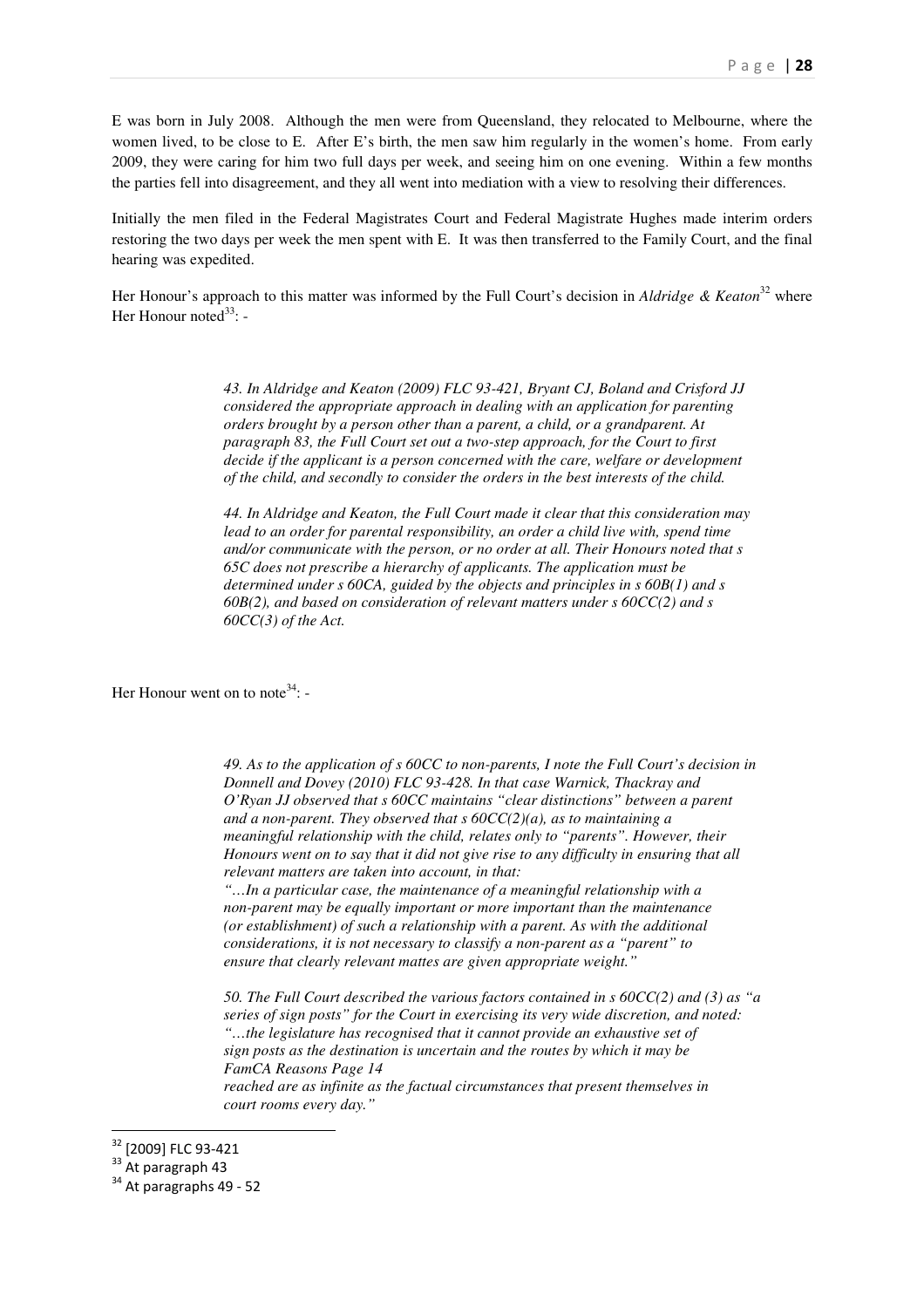*51. The Full Court then dealt with the "catch-all" provision in s 60CC(3)(m) "which ensures the Court can take into account every factor that may assist in reaching the right destination." The provision refers to "any other fact or circumstance that the Court thinks is relevant." The Full Court pointed out that s 60CC(3)(m) is contained within the set of factors deemed to be "additional considerations" and therefore any matter not captured by s 60CC(2) cannot be a "primary consideration", regardless of how important it may be in determining the outcome.* 

*52. It had noted however that although the benefit to the child of a meaningful relationship with a non-parent could never be a "primary consideration" under the Act, that did not mean, of itself, that it would be of any "less significance" than the benefit to the child of a meaningful relationship with a parent.* 

Being satisfied the men in this case were concerned with the care welfare and development of E, Her Honour proceeded to decide this case like any other applying the legislative pathway contained in Part VII *Family Law Act.* Her Honour was critical of the evidence of the women in this case, and made orders granting them parental responsibility for E, that E live with them, and that E spend time with the men incrementally increasing over time.

Co-parenting cases, it is anticipated, will raise some interesting and challenging issues for the Courts to determine. Consider these scenarios: -

- 1. A gay male couple and a lesbian couple agree to a co-parenting arrangement which is recorded in a "Parenting Agreement", which sets out the roles and responsibilities of each party, much like in *Re: Patrick*. One of the men provides the sperm donation. The birth mother is in a de facto relationship at the time of conception. The birth certificate names the birth mother and sperm donor as the parents. It emerges shortly after the child's birth that he co-parenting arrangements will not work. The men have had very little time with the child. Who are the "parents" here for the purposes of the *Family Law Act*? Applying the S.60H presumption, both women are parents, and their presumption of parentage prevails over that of the sperm donor pursuant to S.69R. Do the men get over the threshold of being concerned with the care welfare and development of the child? Although "parenting agreements" of the type seen in *Re: Patrick* are common within the gay and lesbian community where co-parenting arrangements are concerned, is it of itself sufficient to establish the men are concerned with the care welfare and development of the child?
- 2.One of a lesbian couple wants to have a child, but her partner does not. The birth mother undergoes an artificial conception procedure at home where a gay male friend (who is also in a same sex relationship) provides the sperm donation in a syringe. The birth mother's partner assists with the home insemination procedure in the absence of both men. The birth mother and the sperm donor are named on the birth certificate as the parents. Who are the parents here? Pursuant to S.60H the birth mother is a parent. Her partner is also a parent if she was in a de facto relationship with the birth mother at the time of conception and she consented to the procedure. She is deemed to have consented to the procedure, unless there is evidence to the contrary on the balance of probabilities. Did the birth mother's partner not consent? What does she have to do to not consent to the birth mother having a child? Could it be argued she did not consent, and therefore the sperm donor's presumption of parentage under S.69R is not displaced, and therefore he is a parent entitled to bring a parenting application? If not is he concerned with the care welfare and development of the child, even if he has had very little time with the child?

Again it is submitted the outcome of these cases are unpredictable and will turn on their own facts. The difference with the examples given above and *Wilson & Anor & Roberts & Anor* is that in the latter the men were already spending regular time with the child and a relationship with the child had been established.